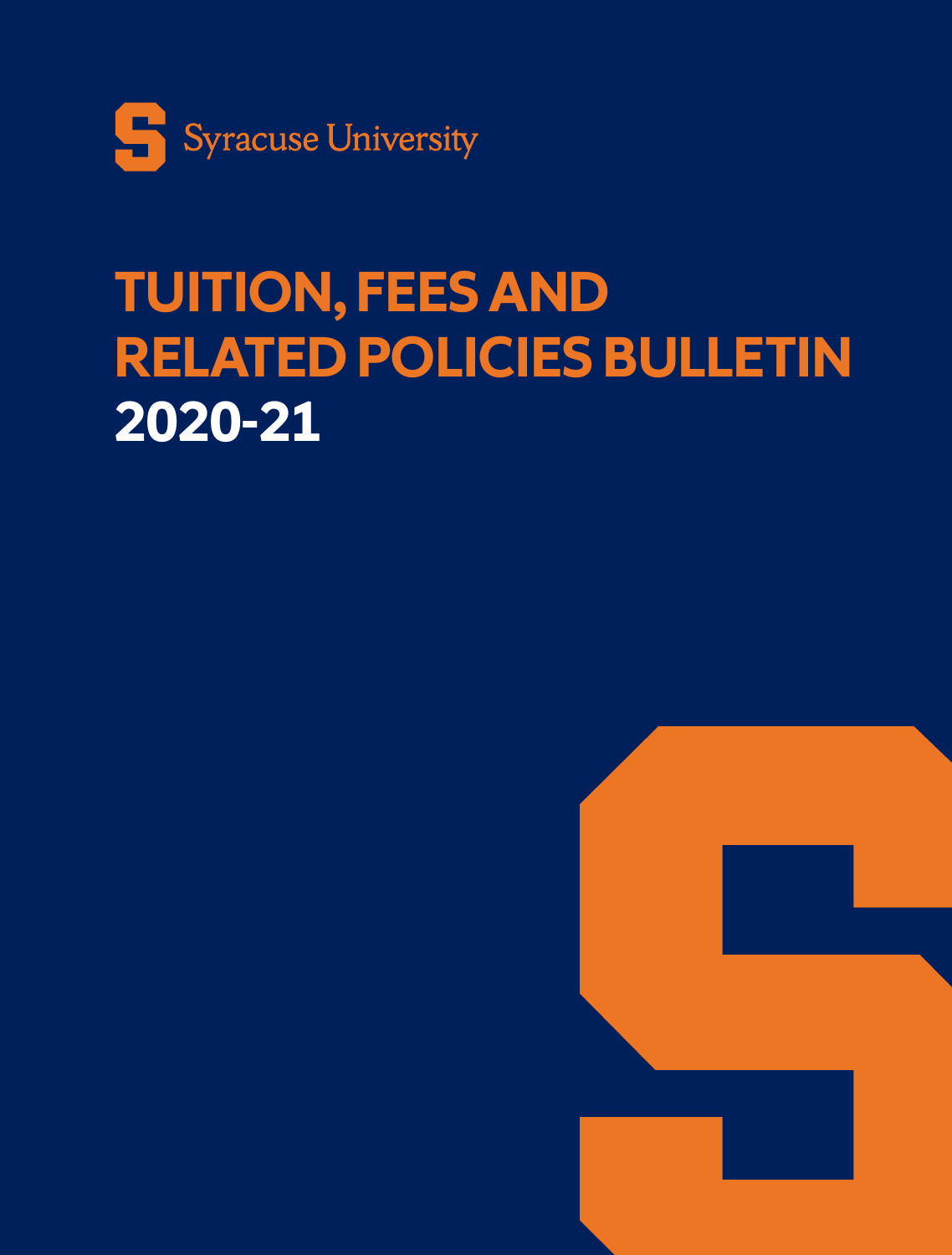## **Syracuse University Tuition, Fees and Related Policies Bulletin, 2020-21**

This publication contains the official fee schedules and related policy statements for Syracuse University. The fees and policies within are subject to change without prior notice. Tax may be applicable and added to the amount of any University fee and charged in accordance with applicable law.

Effective May 1, 2020

### **CONTENTS**

| Payment Policies/Financial Hold and Registration Eligibility 6 |  |
|----------------------------------------------------------------|--|
|                                                                |  |
|                                                                |  |
|                                                                |  |
|                                                                |  |
|                                                                |  |
|                                                                |  |
| Tuition Assistance/Remitted Tuition/                           |  |
|                                                                |  |
|                                                                |  |
|                                                                |  |
|                                                                |  |
|                                                                |  |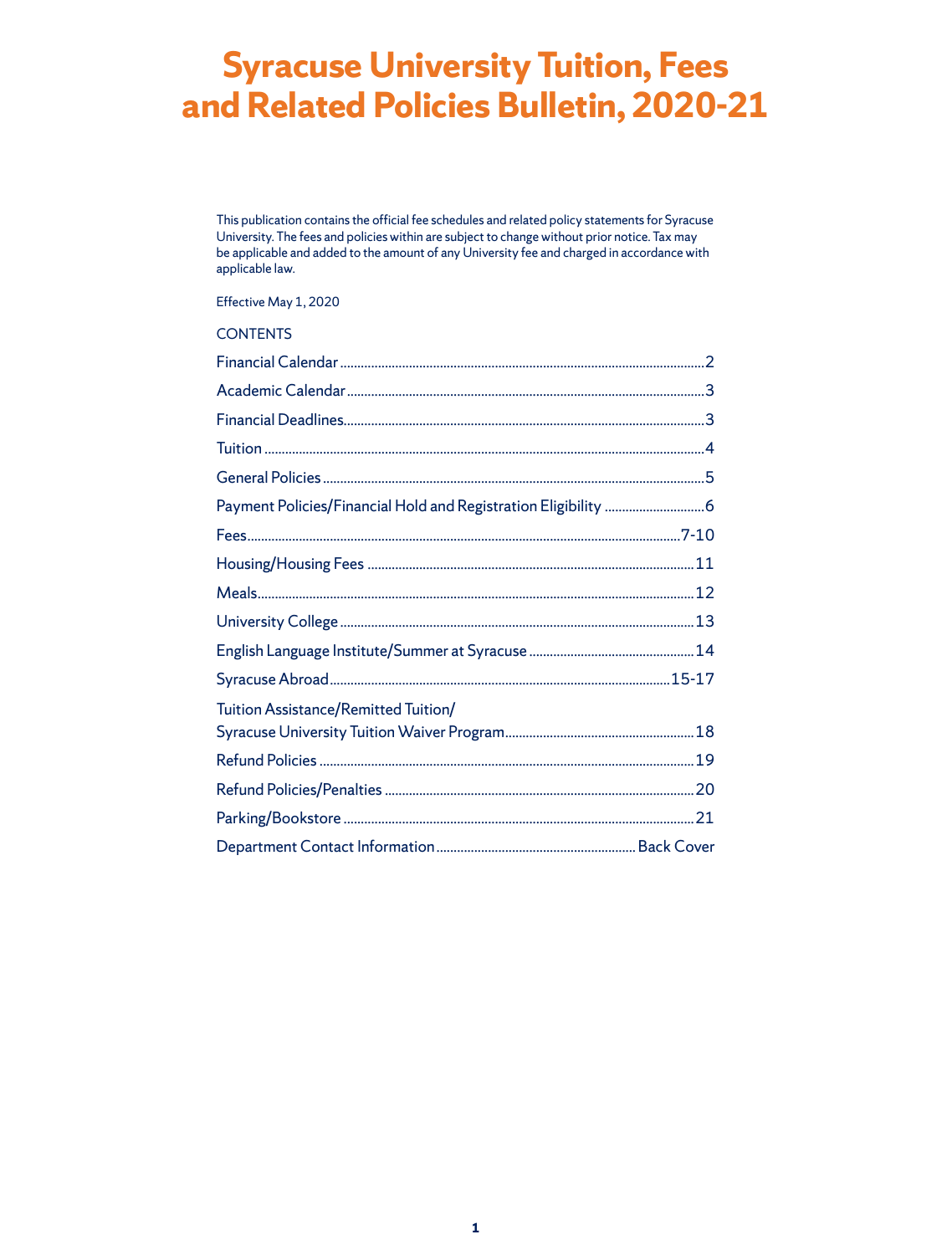## **2020-21 Financial Calendar**

### *The University Business Cycle at a Glance — Billing dates and due dates are approximate dates, subject to change.*

### *Updated for the spring 2021 semester 1/4/21*

## <span id="page-2-0"></span>**Fall Semester 2020**

| July      |                                                                                                                                                                          | Jar     |
|-----------|--------------------------------------------------------------------------------------------------------------------------------------------------------------------------|---------|
| 1         | Make sure all your financial aid documents have been submitted.                                                                                                          | 1       |
|           | Check MySlice to view your fall billing statement. There is still<br>time to get on the Monthly Payment Plan. See pg. 6. First fall<br>payment plan bill sent on June 5. | 2<br>Fe |
| 2         | Second fall payment plan bill.                                                                                                                                           |         |
| 17        | All fall charges are due for non-payment plan-<br>avoid financial hold. See pg. 6.                                                                                       |         |
| August    |                                                                                                                                                                          |         |
| 7         | Third fall payment plan bill.                                                                                                                                            | 1       |
| 24        | First day of classes, College of Law.                                                                                                                                    | 1       |
| 24        | First day of classes, Main Campus.                                                                                                                                       | м       |
| 24        | Late registration begins.                                                                                                                                                |         |
| 31        | Late registration ends.                                                                                                                                                  |         |
| September |                                                                                                                                                                          | 1       |
| 4         | Fourth fall payment plan bill.                                                                                                                                           |         |
| 14        | Last day to drop courses without financial penalty,<br>College of Law. See pg. 6.                                                                                        | 1<br>2  |
| 14        | Last day to drop courses without financial penalty, Main Campus.<br>See pg. 6.                                                                                           | Αŗ      |
| 25        | Non-payment plan bill.                                                                                                                                                   |         |
| October   |                                                                                                                                                                          |         |
| 9         | Fifth fall payment plan bill.                                                                                                                                            |         |
| 16        | Final fall bill due for non-payment plan-avoid financial hold.<br>See pg. 6.                                                                                             | 1<br>1  |
| 30        | Final fall Monthly Payment Plan bill due. Fall semester should<br>now be paid-avoid financial hold. See pg. 6.                                                           | G       |
| November  |                                                                                                                                                                          |         |
| 2         | Registration for spring 2021 begins, College of Law.                                                                                                                     | M       |
| 4         | Registration for spring 2021 begins, Main Campus and<br>University College.                                                                                              | 2       |
| 6         | Spring semester bill produced.                                                                                                                                           |         |
| 6         | First spring payment plan bill.                                                                                                                                          | 2       |
| 27        | All spring semester charges are due for non-payment plan-<br>avoid financial hold. See pg. 6.                                                                            | Jur     |
| December  |                                                                                                                                                                          |         |

4 Second spring payment plan bill.

## **Spring Semester 2021**

|          | PRITIC SENIESTEI ZUZT                                                                                                       |
|----------|-----------------------------------------------------------------------------------------------------------------------------|
| January  |                                                                                                                             |
| 19       | First day of classes, College of Law.                                                                                       |
| 22       | Third spring payment plan bill.                                                                                             |
| February |                                                                                                                             |
| 8        | First day of classes, Main Campus and University College.                                                                   |
| 8        | Late registration begins.                                                                                                   |
| 9        | Last day to drop courses without financial penalty,<br>College of Law. See pg. 6.                                           |
| 15       | Late registration ends.                                                                                                     |
| 19       | February bill for fourth spring payment plan.                                                                               |
| March    |                                                                                                                             |
| 1        | Last day to drop courses without financial penalty, Main Campus.<br>See pg. 6.                                              |
| 5        | March bill for non-payment plan.                                                                                            |
| 12       | February bill due for payment plan-avoid financial hold.<br>See pg. 6.                                                      |
| 19       | Fifth spring payment plan bill.                                                                                             |
| 24       | Summer 2021 registration begins.                                                                                            |
| April    |                                                                                                                             |
| 5        | Registration for fall 2021, College of Law.                                                                                 |
| 7        | Summer 2021 registration begins.                                                                                            |
| 8        | April bill for payment plan.                                                                                                |
| 12       | Summer 2021 registration begins, College of Law.                                                                            |
| 19       | Registration for fall 2021 begins, Main Campus and<br>University College.                                                   |
| 30       | Final spring payment due-spring semester should now be paid-<br>avoid financial hold. See pg. 6.                            |
| May      |                                                                                                                             |
| 7        | Final spring semester billing.                                                                                              |
| 21       | Registration for fall 2021 ends. Please check all your accounts<br>before leaving campus. Have a good summer.               |
| 24       | First day of Maymester 2021. Late registration begins.                                                                      |
| June     |                                                                                                                             |
| 7        | First day of Summer Session I and combined Summer Session<br>2021 late registration begins-avoid financial hold. See pg. 6. |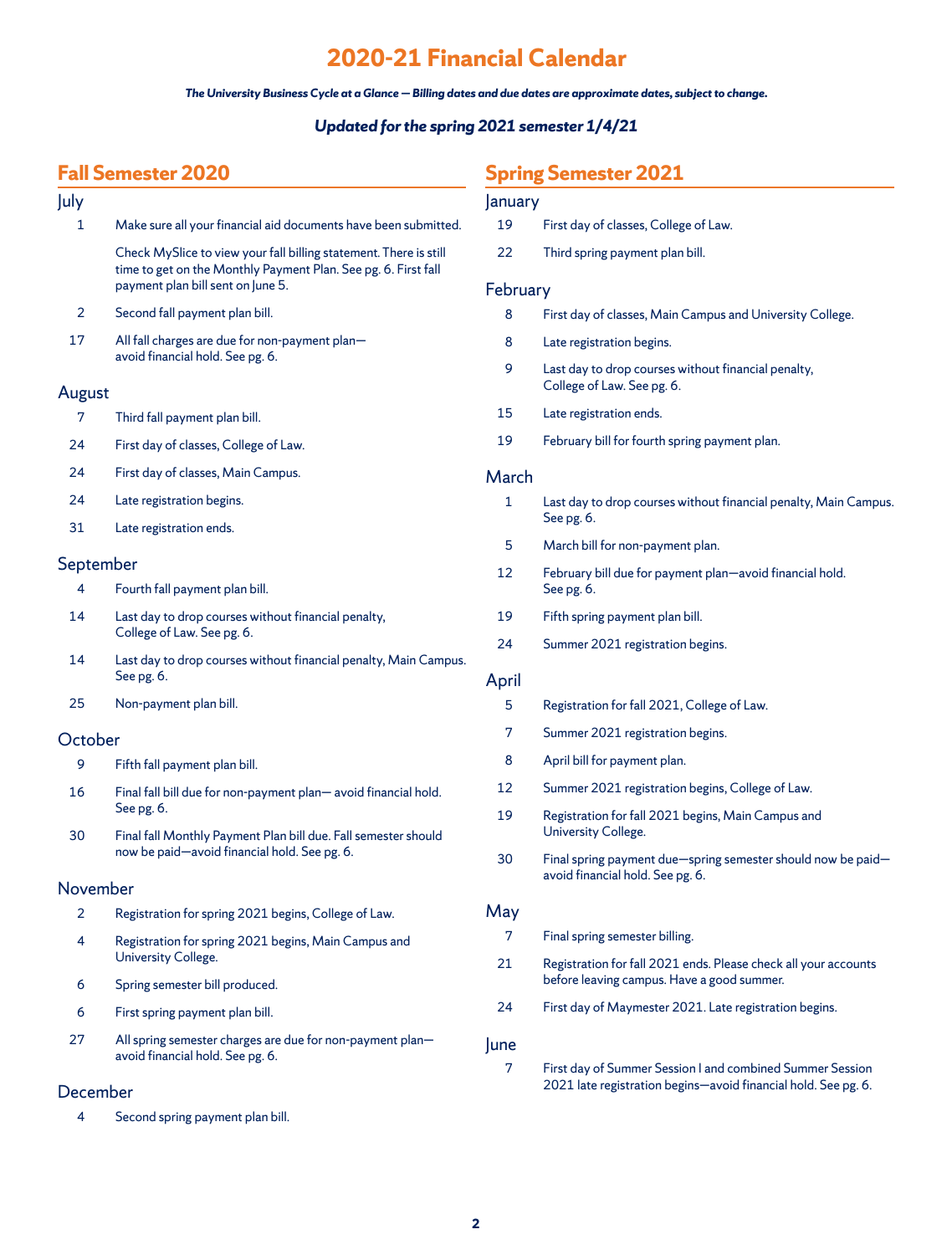## **2020-21 Academic Calendar**

## <span id="page-3-0"></span>**Summer 2020**

## **Fall 2020**

| <b>Main Campus and</b>                                  |            |
|---------------------------------------------------------|------------|
|                                                         |            |
|                                                         |            |
| <b>Registration</b>                                     |            |
| Main Campus (New students only)  Aug. 22-23             |            |
|                                                         |            |
| <b>Late Registration and Schedule Adjustment</b>        |            |
|                                                         |            |
|                                                         |            |
|                                                         |            |
|                                                         |            |
| <b>Spring 2021 Registration</b>                         |            |
|                                                         |            |
|                                                         |            |
|                                                         |            |
|                                                         |            |
|                                                         |            |
|                                                         |            |
| <b>Reading Days</b>                                     |            |
| Main Campus and University College  Nov. 30-Dec. 2      |            |
|                                                         | Dec. 5 & 6 |
|                                                         |            |
| <b>Exam Period</b>                                      |            |
| Main Campus and University College  Dec. 3, 4, 7, 8 & 9 |            |
|                                                         |            |

\* For University College, drop via MySlice through official withdrawal deadline, See dates at parttime.syr.edu.

**All deadlines are Eastern Standard Time.**

## **Spring 2021**

| Main Campus and University College  Feb. 8-May 21 |  |
|---------------------------------------------------|--|
|                                                   |  |
| <b>Registration</b>                               |  |
|                                                   |  |
|                                                   |  |
|                                                   |  |
| <b>Late Registration and Schedule Adjustment</b>  |  |
| Main Campus and University College*  Feb. 8-15    |  |
| <b>Fall 2021 Registration</b>                     |  |
|                                                   |  |
|                                                   |  |
|                                                   |  |
|                                                   |  |
|                                                   |  |
| <b>Reading Days</b>                               |  |
|                                                   |  |
| Main Campus and University College  May 15-17     |  |
| <b>Exam Period</b>                                |  |
|                                                   |  |
| Main Campus and University College May 18-21      |  |
| <b>Commencement</b>                               |  |
|                                                   |  |
| Main Campus and University College  May 23        |  |

## **Financial Deadlines for Dropping Full Session Courses with Full Refund\*\***

### **Summer 2020**

### **Main Campus and University College**

To view deadlines go to: *MySlice>Enrollment>ViewMyClassSchedule* or *MySlice>Finances>ViewFinancialDeadlines*

### **College of Law**

| <b>Fall 2020</b>                                    |  |
|-----------------------------------------------------|--|
| <b>Main Campus and University College </b> Sept. 14 |  |
| <b>College of Law</b>                               |  |
|                                                     |  |
|                                                     |  |
|                                                     |  |

### **Spring 2021 College of Law**

| Main Campus and University College Mar. 1 |  |
|-------------------------------------------|--|
|                                           |  |
|                                           |  |
|                                           |  |

\*\*Flexible format classes are held in separate sessions with deadlines specific to each class including online students. Consult your class schedule.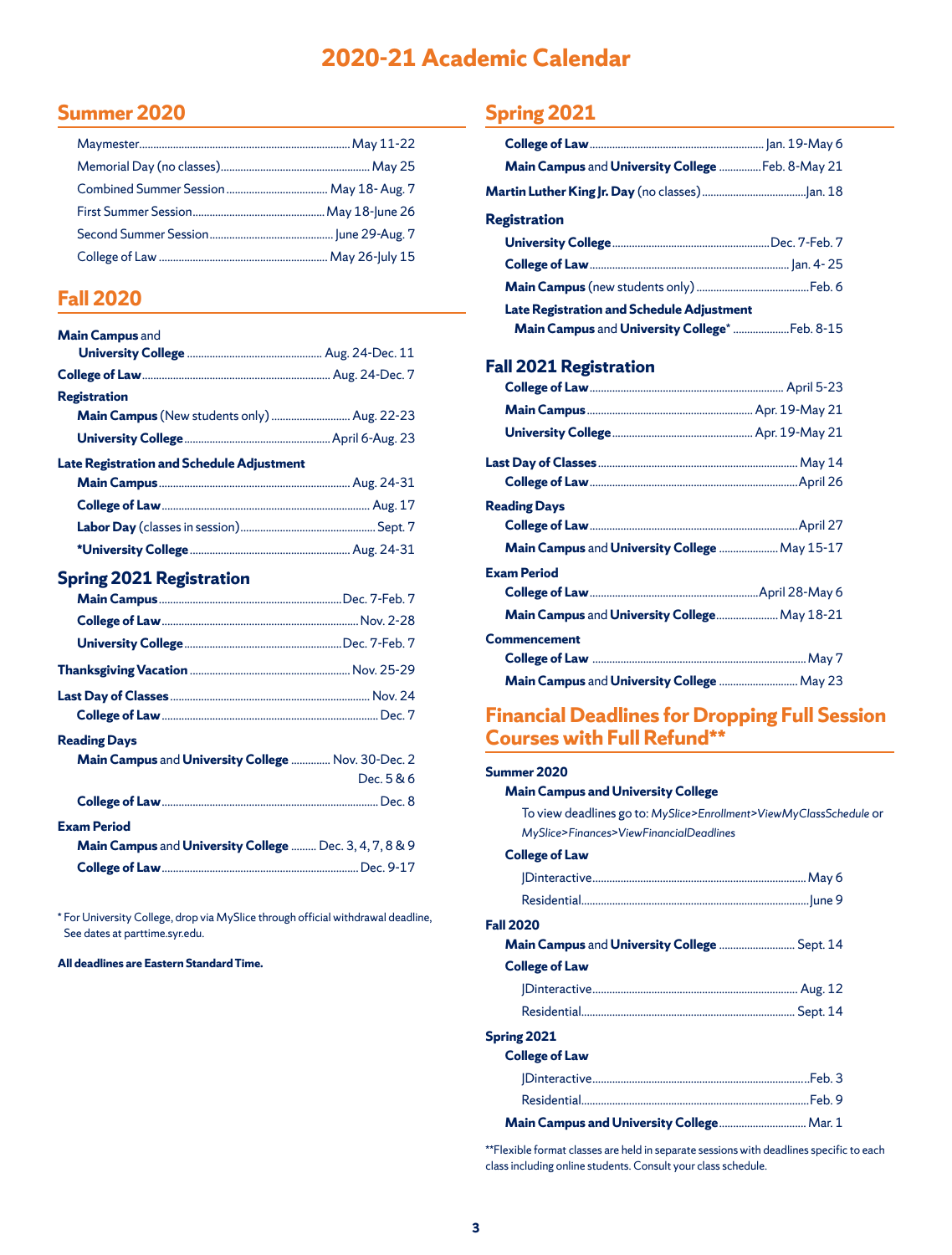## **Tuition**

## <span id="page-4-0"></span>**Tuition**

## **Tuition - Main Campus**

### **Students Matriculated Beginning Fall 2018**

### **Students Matriculated Prior to Fall 2018**

### **Tuition – University College**

### **Students Matriculated Beginning Fall 2018**

### **Students Matriculated Prior to Fall 2018**

## **Tuition - Syracuse Abroad**

### **Students Matriculated Beginning Fall 2018**

### **Students Matriculated Prior to Fall 2018 and Visiting Students**

## **Graduate Students**

| Main Campus, University College (UC), Online, Winterlude |  |
|----------------------------------------------------------|--|
| <b>Communications@Syracuse</b>                           |  |
| <b>Executive MPA@Syracuse</b>                            |  |
| Data Science@Syracuse                                    |  |
| <b>School of Education-Extended Campus</b>               |  |
| <b>Syracuse University Abroad</b>                        |  |

#### **Summer Sessions**

### **COMBINATION COURSES**

Graduate students who take a combination of Main Campus, University College or extended campus courses are charged as follows:

**Full-time: pay Main Campus per credit rate.** 

**Part-time: Main Campus/UC students pay the graduate per credit hour rate for Main Campus/UC/ONLUC courses and pay the extended campus rate for extended campus courses.**

### **College of Law**

Law students pay the College of Law tuition rates for all courses taken at Syracuse University, including courses taken outside the College of Law in other Syracuse University schools and colleges. In addition, students who are enrolled in a joint degree program with the College of Law pay College of Law tuition rates for the duration of the joint program.

Non-matriculated students who enroll in law courses pay the College of Law tuition rate. Non-matriculated students who audit law courses are subject to the law student audit policy.

### **Residential J.D. and LL.M. Students**

| S.J.D. Students       |  |
|-----------------------|--|
|                       |  |
| Dinteractive Students |  |
|                       |  |
|                       |  |

### **AUDIT POLICY**

### **Undergraduate Students**

- (1) No charge is made for courses audited during a fall or spring semester in which the student is registered as a full-time student (12 or more credits exclusive of audit courses).
- (2) Students registered for fewer than 12 credits will be charged 60 percent of the undergraduate tuition rate for courses audited.
- (3) During summer sessions, students will be charged 60 percent of the undergraduate tuition rate for courses audited, regardless of the number of credits for which they are registered.

### **Graduate Students**

- (1) No charge is made for courses audited during a fall or spring semester in which the student is registered for 9 or more credits exclusive of audit courses.
- (2) Students registered for fewer than 9 credits will be charged 60 percent of the graduate tuition rate for courses audited.
- (3) Graduate students who have appointments as Graduate Assistants and Syracuse University Graduate Fellows are eligible to audit courses during the fall and spring semesters at no additional charge.
- (4) During summer sessions, all students (including graduate assistants or fellows) will be charged 60 percent of the graduate tuition rate for courses audited regardless of the number of credits for which they are registered.
- (5) Students registered for zero credits of thesis, dissertation or degree in progress will be charged 60 percent of the graduate tuition rate for courses audited.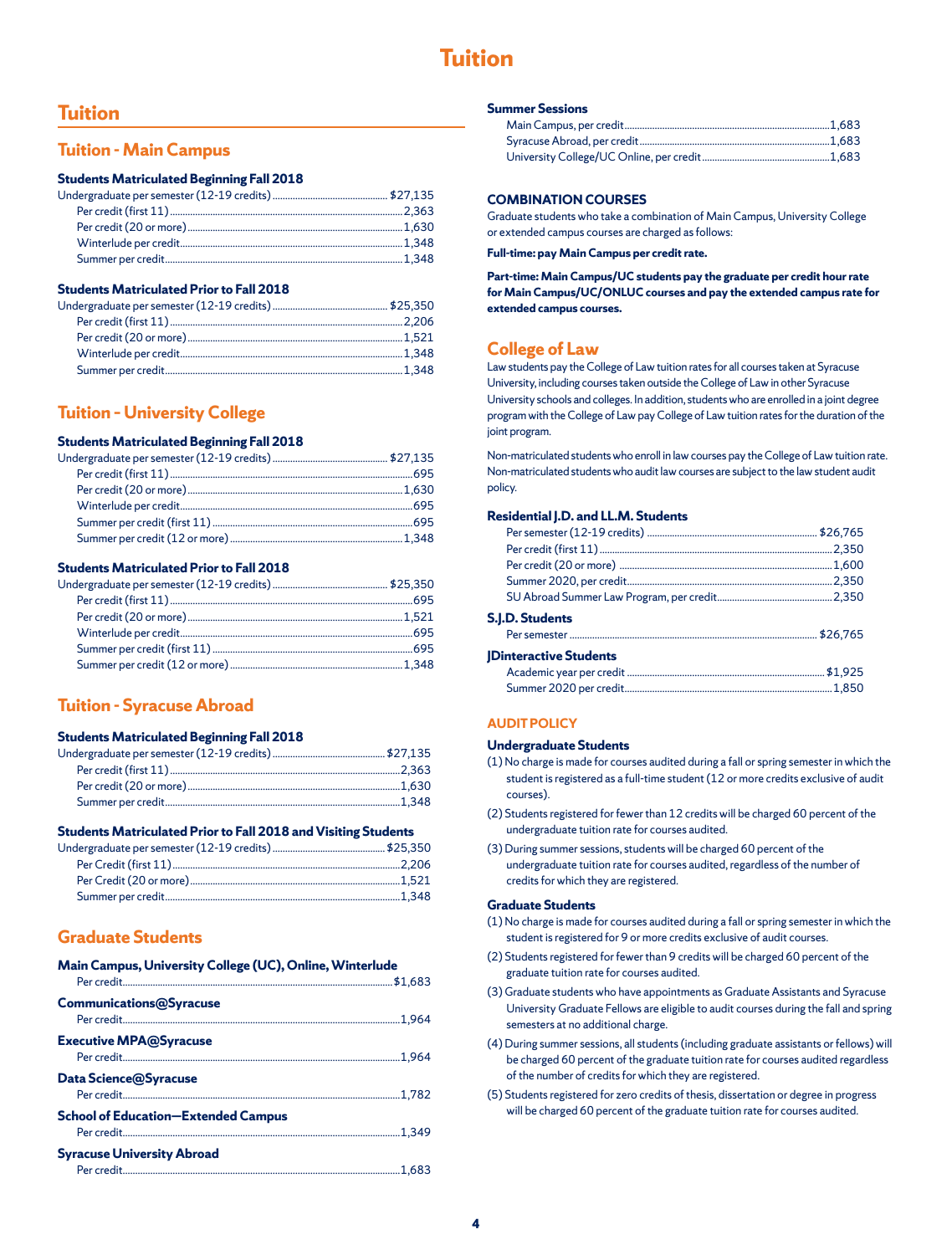### <span id="page-5-0"></span>**AUDIT POLICY, continued**

### **College of Law Students**

- (1) No charge is made for courses audited during a fall or spring semester in which the student is registered as a full-time student (12 or more credits exclusive of audit courses).
- (2) Students registered for fewer than 12 credits will be charged 60 percent of the law tuition rate for courses audited.
- (3) During summer sessions, students will be charged 60 percent of the law tuition rate for courses audited regardless of the number of credits for which they are registered.

### **WINTERLUDE**

Winterlude classes are condensed *online* classes held between the fall and spring semesters.

**Important Note:** The cost of a Winterlude course is separate and in addition to any tuition costs you may incur in the traditional spring term. For example, if as an undergraduate, you register for 12 to 19 hours in the spring, you will be charged our published flat rate of tuition plus the additional prevailing cost for the Winterlude course. Winterlude classes are not covered by the Prepaid Tuition Plan. If you have questions, call the Bursar's Office at 315.443.2444 or e-mail bursar@syr.edu.

### **Dropping a Winterlude Class**

**Winterlude classes have unique deadlines that do not follow the published official term deadlines for spring 2021 classes. You will have access to drop these classes online. Drop deadlines are available by consulting MySlice >My Class Schedule or View Financial Deadlines after you have registered.**

### **SYRACUSE UNIVERSITY STUDENTS REGISTERED FOR COURSES AT SUNY ESF OR SUNY UPSTATE MEDICAL UNIVERSITY**

Syracuse University students who enroll in course(s) offered by either of these state institutions during the fall or spring semester will be billed by Syracuse University and are subject to Syracuse University tuition rates and fees as detailed in this publication. If you have additional questions, please call the Bursar's Office at 315.443.2444.

### **FLEXIBLE FORMAT CLASSES**

Syracuse University matriculated and non-matriculated students may take flexible format classes to fulfill program requirements. Flexible format classes offer alternatives and convenience, allowing choices about where, when and how your learning occurs. The financial deadline for each class may be viewed online. Students are advised to pay close attention to these deadlines when you enroll for these courses. While they have the same academic standards and expectations as regular traditional semester courses, flexible format courses:

- Do not coincide with the designated meeting patterns associated with the
- University's published official terms; and
- Have unique academic and financial deadlines.

### **OVERLOAD RATE EXCEPTION (20 CREDITS OR MORE)**

### **Renée Crown University Honors Program**

Honors Program students in good standing who register for more than 19 credits in a given semester will not be charged for additional (over 19) credits if they meet the following criteria: (a) a cumulative GPA of 3.5 or higher at the beginning of the semester for which the overload was approved and (b) no outstanding incomplete grades.

### **Juniors and Seniors**

Juniors and seniors who receive permission from their school or college to carry a credit overload may request not to be charged for additional credits (over 19) if they meet the following criteria: (a) a cumulative GPA of 3.5 or higher at the beginning of the semester for which the overload was approved, (b) no outstanding incomplete grades, and (c) registration as a full-time student at Syracuse University for two previous semesters. A copy of the petition approving the overload must be presented to Bursar Operations, where the determination of eligibility for this rate exception will be made. No exceptions will be made on this policy.

### **RATE EXCEPTION (LAST SEMESTER SENIOR)**

Undergraduates enrolled in a four-year program who have completed eight regular\* semesters of academic work as full-time students on main campus and who have 11 or fewer credits to complete toward their bachelor's degree may petition through the dean of their home college to take these credits during their last semester at the University College tuition rate.

Undergraduates enrolled in a five-year program must have completed 10 regular semesters of academic work as full-time students on main campus to qualify for the rate exception.

Students who are able to complete their degree requirements in fewer than 8 or 10 regular semesters, e.g., due to increased course loads per semester or course work completed during summer, are not eligible for this rate exception.

\* Fall and spring semesters

### **SATISFACTORY ACADEMIC PROGRESS FOR GOVERNMENT-SPONSORED AND UNIVERSITY FINANCIAL AID**

The policy on satisfactory academic progress for government-sponsored and University financial aid is available on the "Policies" page of the Office of Financial Aid and Scholarship Programs website, syracuse.edu/admissions/cost-and-aid/policies/.

#### **ACADEMIC FULL-TIME STATUS**

#### **Undergraduate Students**

Registration for 12 or more credit hours confers full-time academic status on an undergraduate student during any semester (fall, spring and summer). Engineering and Computer Science students registered in the cooperative education program for 0 hours in semesters when they are on work assignments are considered to be full-time.

### **Graduate Students**

- A graduate student is considered full-time when:
- (1) Registered for full-time study (9 credits in the fall, spring or summer in a program approved by the student's advisor), or
- (2) Holding an appointment as a graduate assistant or fellow and registered for the semester (fall or spring only).
- (3) Registered for fewer than 9 credits, but at least for 0 credits of thesis, dissertation or degree in progress, and engaged, at a level equivalent to full-time study, in one or more of the following activities, as appropriate and certified by the student's program:
	- Studying for preliminary, qualifying or comprehensive exams;
	- Studying for a language or tool requirement;
	- Actively working on a dissertation or thesis;
	- An internship

## **College of Law Students**

Registration for 12 or more credits (9 or more credits for LL.M. students) confers fulltime status on a law student during a fall or spring semester.

In the case of students matriculated in joint degree programs, one of which is the J.D. degree, this requirement for full-time status takes precedence over the 9-credit criterion for full-time status as stated in (1) above.

#### **ALTERNATIVE EDUCATION AND SERVICE FORMAT**

When necessary to protect the health and safety of students, faculty and staff, as determined by Syracuse University in its sole discretion, the University reserves the right to alter (a) the academic schedule, location and modality of instructional and learning activities, and academic terms and requirements (including content and grading) of undergraduate, graduate and doctoral programs and instruction; and (b) the schedule, location, availability and format of services, activities, and experiences offered to students. Students shall not be entitled to refunds or offsets of tuition, fees, or other costs of attendance where the University exercises such discretion, except to the extent permitted by the University's published refund policies set forth below in this document.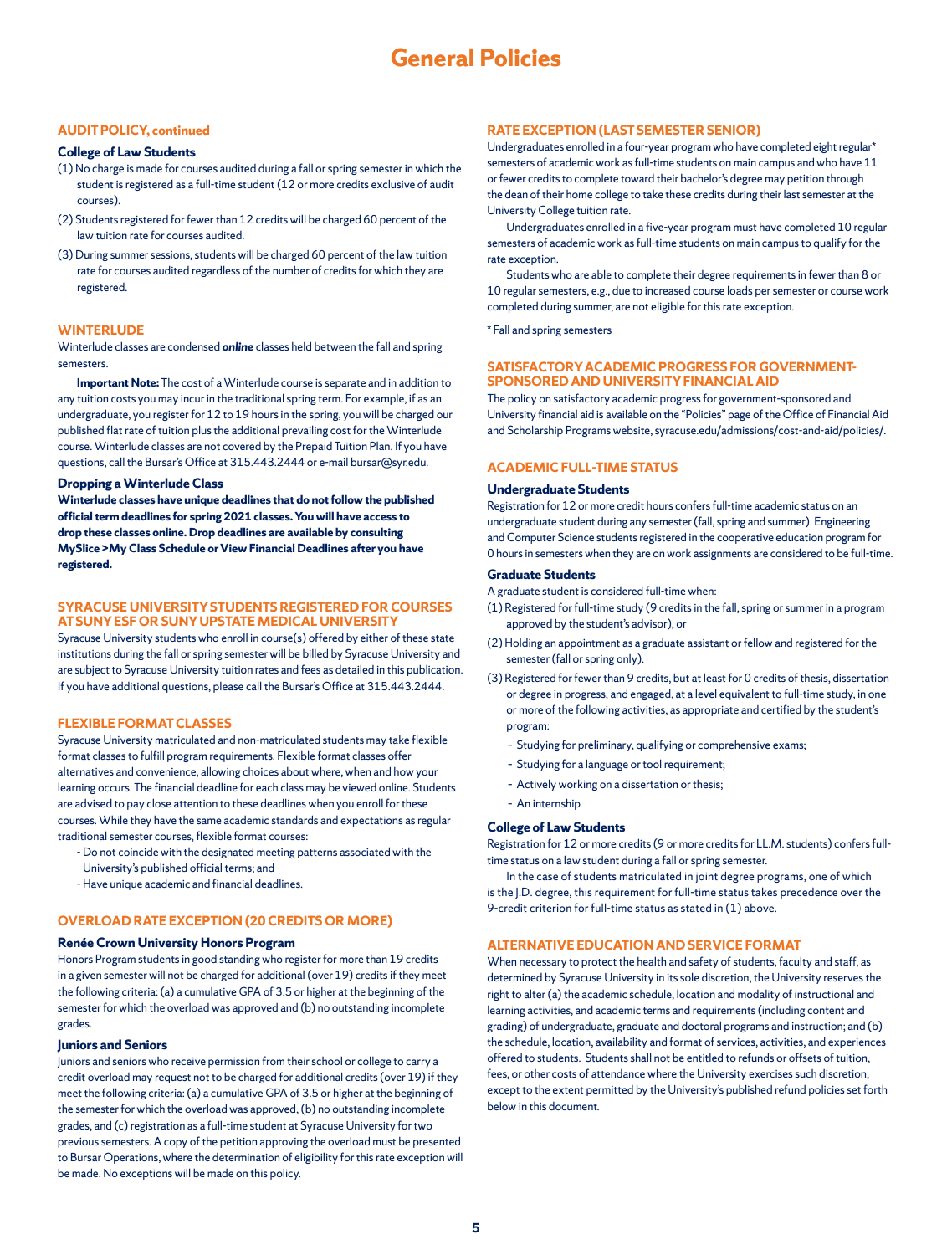## **Payment Policies/Financial Hold and Registration Eligibility**

## <span id="page-6-0"></span>**Payment Policies**

All charges must be paid in full on the date established by the University for each semester. The only exception to this policy is for students enrolled in the Monthly Payment Plan.

**All University billing is done electronically. Students will receive an email once each bill is available. Parents/guardians can view bills once access is shared through the "Share My Access" feature in MySlice by the student. For information on using Share My Access and a current billing schedule, please visit the Bursar's Office website at www.bursar.syr.edu**

Payment may be made electronically through the use of various options detailed on the Bursar's Office website at bursar.syr.edu. In addition, payment may be made by check. Clearly indicate the student's University I.D. number on the check. Checks must be in U.S. dollars, drawn on a U.S. bank. In the event that checks are not drawn on a U.S. bank and/or not payable in U.S. funds, the student account will be credited for the dollar value of the check, and will be charged for any unavoidable service charges incurred while processing the payment. No two-party checks will be accepted as payment for any University financial obligation. Postdated checks will not be accepted or held.

**It is the responsibility of the student who is receiving financial aid from any source to ensure that the financial aid is available at the time of registration.**

#### **Undergraduate Students - Main Campus**

All charges must be paid in full on or before July 17 for the fall semester and on or before Nov. 27 for the spring semester.

#### **Graduate, LL.M. and Part-Time Law Students**

All charges must be paid by the due date per the billing statement available in September for fall and February for spring.

### **Full-Time College of Law Students**

All charges must be paid in full on or before July 17 for the fall semester and on or before Nov. 27 for the spring semester.

### **Monthly Payment Plan**

The Monthly Payment Plan is available to all main campus undergraduates, graduates, law students and students registered through Syracuse Abroad. SUNY College of Environmental Science and Forestry students may use the plan for meal plan charges. There is an annual nonrefundable application fee of \$75 for participation in the plan.

The total charges for each semester must be paid in monthly installments that will be recalculated based on account activity.

If participating in this plan for the fall semester, the fall semester charges must be paid in full by Oct. 30. If participating in this plan for spring, charges must be paid in full by April 30. Graduate students' payment plans are a three-month duration with the first bill for fall sent in September and the first bill for spring available in January.

Payment plan billing begins in June for fall semester and in November for spring semester. Students desiring to use the Monthly Payment Plan are encouraged to sign up as soon as possible to realize the maximum number of months over which to pay the balance due. **A Monthly Payment Plan application must be completed each year.**

There is no interest charge or finance charge (zero percent annual percentage rate) imposed for use of the Monthly Payment Plan. The application fee of \$75 will be billed to the student and included in the schedule of payments. Application forms for this plan may be obtained from Bursar Operations at bursar.syr.edu.

**Continued participation in the Monthly Payment Plan is contingent upon a satisfactory payment history.** Syracuse University reserves the right to deny continued participation to anyone who has previously not complied with the terms of the monthly payment plan billing schedule.

Online graduate students can email bursarsuonline@syr.edu for payment options.

### **Prepaid Tuition Plan**

The University's Prepaid Tuition Plan allows first-year students to prepay eight consecutive semesters—four fall and four spring (summer semester and Winterlude are not included), thereby locking in the rate of tuition in effect at the time of the plan's initiation. Payment must be received by July 1, prior to the student beginning their first year. This plan is available only to full-time Main Campus undergraduate students awarded less than \$8,000 per year in institutional aid.

We always recommend discussing this plan with your tax advisor. For a copy of the Prepaid Tuition Plan Agreement that governs this plan, please contact the Bursar's Office: Bursar's Office, Syracuse University, 119 Bowne Hall, Syracuse NY 13244; 315.443.2444; or bursar@syr.edu.

## **Financial Hold and Registration Eligibility**

A **financial hold** results when financial obligations, billed by the University, have not been satisfied by the due date indicated on the billing statement. A **financial hold** can be the result of a past due balance for tuition, room, meal plan and fees; University bookstore charges; fines assessed by the library or parking services, or any department within Syracuse University where a charge has been incurred.

A **financial hold** condition prohibits a student's eligibility to participate in the registration process or to receive a transcript or diploma.

Undergraduate students who registered in April for their fall courses and law students who matriculated prior to June 12 will have to pay their fall bill on or before July 17 in order to secure their class schedules. Students who are on the Monthly Payment Plan must be current with their monthly payments in order to secure their class schedules.

Entering undergraduate students who registered over the summer must have their fall semester bills paid on or before July 17, or be current on the Monthly Payment Plan in order to secure their class schedules. If payment is not received on or before July 17, the course schedule may be canceled meaning the student may have to reregister when he/she arrives on campus in August.

To avoid financial hold, please pay all University bills by the due date noted on the electronic billing statements. Monthly Payment Plan participants should make sure that payments are received no later than the due date of their monthly statement. Please keep e-mail addresses up-to-date for third parties who have been designated to receive e-bill notification.

**Any registration without a complete payment arrangement will result in cancellation of the student's entire class schedule.**

A student whose registration schedule is canceled due to a **financial hold** may be closed out of the classes for which he/she had previously registered. A \$50 late registration fee may be imposed.

Students may grant third-party access to their student account through MySlice.syr.edu*.* Third-party access must be set up for anyone along with the student to receive E-bill notification. Syracuse University is exclusively an e-billing institution.

## **Penalties**

The University reserves the right to deny admission or registration to any person who has not paid in full, and in good funds, the entire obligation to the University in accordance with this publication and/or the terms of the obligation. In any such case, the University may at its sole discretion, take the following action(s): (1) refuse to admit or register the student; (2) cancel the student's registration; (3) bar the student from attending classes; (4) remove the student from University housing; and/or (5) withhold the student's transcript and diploma. All such remedies shall be cumulative and exist in addition to any other rights that the University may have to collect the amount due.

### **Returned Checks**

Checks or EFT payments returned to Syracuse University for insufficient funds are treated as a past due balance and assessed an additional fee in the amount of \$25. Any payment returned for insufficient funds will be placed on financial hold and would require payment be replaced in certified funds.

### **Late Fee**

The University reserves the right to assess a late payment fee. When the unpaid balance due for the semester is \$499.99 or less, the late fee is \$85; when the unpaid balance due for the semester is \$500 or more, the late fee is \$120.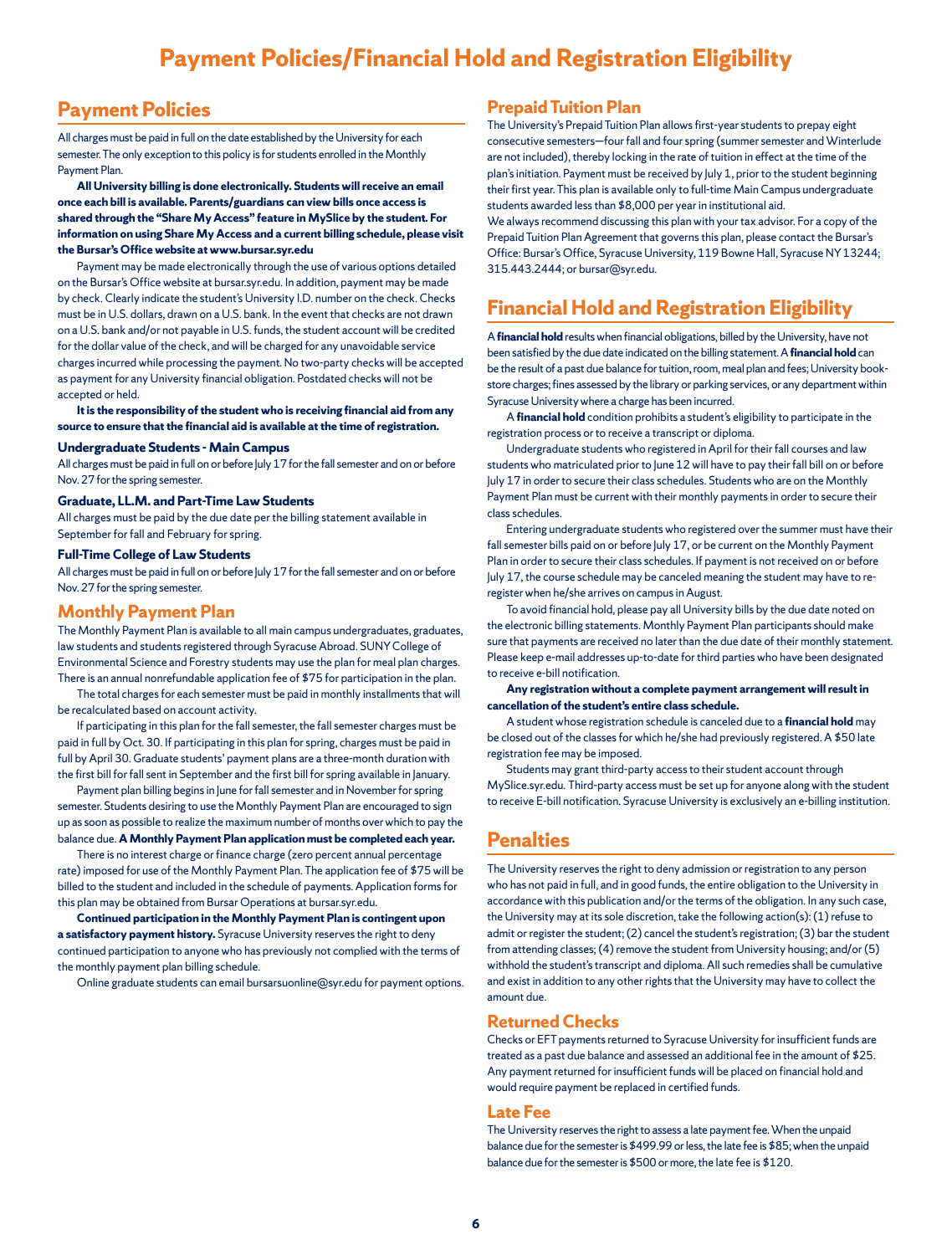## **Fees**

## <span id="page-7-0"></span>**Student Activity Fee**

The student activity fee is a mandatory fee for Main Campus and English Language Institute students that is collected by the University on behalf of such student governing bodies as Student Association, Graduate Student Organization, and Law Student Bar Association. This money is then allocated by the student governing bodies to a large number of campus organizations to support their activities and services. The full-time undergraduate (registered for 12 or more credits) fee includes the \$6 per year refundable NYPIRG fee. See the following section on the NYPIRG fee.

- Questions regarding the Student Activity Fee should be directed to the following: (1) Undergraduate students—Student Association Comptroller
- (2) Graduate students—Graduate Student Organization Comptroller
- (3) Law students—Law Student Bar Association Treasurer

### **UNDERGRADUATE STUDENTS**

| Students registered for 12 or more credits    |  |
|-----------------------------------------------|--|
|                                               |  |
| Students registered for fewer than 12 credits |  |
|                                               |  |
|                                               |  |
|                                               |  |
| <b>GRADUATE STUDENTS</b>                      |  |
| <b>Students registered at Main Campus</b>     |  |

### **COLLEGE OF LAW STUDENTS (Residential)**

| \$90 <b>Students registered for 12 or more credits,</b> academic year\$90 |  |
|---------------------------------------------------------------------------|--|
| Students registered for fewer than 12 credits, academic year78            |  |

### **NYPIRG Fee**

This fee is a contribution to the New York Public Interest Research Group, which engages in research in social, political, ecological, and environmental areas of interest to the general public. The fee is collected by the University in agreement with NYPIRG on a mandatory basis at the time of registration, but is refundable.

| If you would like a refund, contact NYPIRG directly at the following address: |
|-------------------------------------------------------------------------------|
| <b>NYPIRG</b>                                                                 |
| 732 South Crouse Avenue                                                       |
| Second Floor                                                                  |
| Syracuse NY 13210                                                             |
| 315.476.8381                                                                  |
|                                                                               |

### **Student Co-Curricular Fee**

The student co-curricular fee is a mandatory fee for all undergraduates on the Main Campus that is collected by the University and allocated by the Division of Student Affairs. The fee supports such programs and services as recreational and outdoor education, PULSE, crime prevention and safety initiatives, and student leadership development initiatives. Specific allocations may vary and are determined annually.

| Students registered for 12 or more credits    |       |
|-----------------------------------------------|-------|
|                                               | \$222 |
|                                               |       |
| Students registered for fewer than 12 credits |       |
|                                               |       |
|                                               |       |
| <b>Health and Wellness Fee</b>                |       |

The health and wellness fee is a mandatory fee that supports a comprehensive array of health and wellness services and programs for students provided by the Counseling Center, Health Promotion, and Health Services. Students can receive services and programs, including individual and group counseling, case management, crisis intervention, and primary and women's health care services, offered by these departments during the semester for which the fee was paid. Other covered healthrelated services include University ambulance services, medical transport services, flu shots, nutrition counseling, and short-term psychiatric assessment and intervention.

Per semester .............................................................................................................\$391

The health and wellness fee also contributes to other health and wellness promotion programming focused on keeping students safe and healthy and enhancing their overall coping skills and social-emotional development. The health and wellness fee is a mandatory fee for full-time undergraduate students, College of Law students registered for 12 or more credits, and graduate students registered for 9 or more credits. Graduate students who have appointments as graduate assistants, graduate associates and graduate fellows are assessed the fee but may have part or all of the fee remitted as part of their appointment. The health and wellness fee is not health insurance. Health insurance provides students access to medical services beyond those provided through health and wellness fee, including hospitalization, surgery, pharmacy, laboratory services, certain clinical procedures, and services provided by, or referrals to, other specialists, institutions or agencies.

### **Student Health Insurance** .......................................................\$1,927

Syracuse University requires all full-time matriculated undergraduate, graduate and law students to have current health care coverage provided by a U.S.-based insurer that is compliant with all aspects of the Affordable Care Act. The plan must provide comprehensive coverage for emergency and nonemergency services in the Syracuse area. The student health insurance plan can be waived if the student can provide proof of qualifying insurance coverage. Health insurance plans help to offset costs of services not covered by the health and wellness fee. Insurance provides students with access to medical services beyond Health Services, including hospitalization, surgery, diagnostics, physician/specialist care along with prescriptions and other special ancillary services.

## **OnTrack at SU**

| This fee is for the OnTrack at SU program that provides ADHD/LD coaching for |  |
|------------------------------------------------------------------------------|--|

students admitted into the program and registered with the Office of Disability Services.

### **Course fees**

Courses for which a special fee is charged will be indicated in the MySlice Course Catalog/Class Search. In most cases the amount of each fee is specified.

Fees are charged for courses that require special materials and/or special instructional methods. Most commonly, fees are charged for laboratory courses in the sciences, studio courses in the arts, communications and architecture, some physical education courses, and some music and art courses. There is a wide range of fees, and charges to individual students depends upon the student's course registration and program of study.

## **School of Architecture Fees**

Per semester................................................................................................................. \$400

This fee is to be charged to all full-time students, as well as part-time students who are registered for one or more studio-based courses (This fee replaces all other studio fees, except fees for required field trips.)

| This fee is to be charged to all students enrolled in the architecture program in New |  |
|---------------------------------------------------------------------------------------|--|
| York City.                                                                            |  |

## **School of Education Fees**

**Continuing Enrollment, per semester**...................................................... \$500 This is a fee for continuing in a graduate program after four semesters of enrolling in GRD 998 Degree in Progress, a non-credit bearing course that indicates a student's continuing enrollment in a graduate program during semesters when they are not enrolled in other courses.

The fee encourages students to enroll in courses on a continuous basis so that they complete their degree programs expeditiously, and offsets costs related to faculty assistance and interaction.

The fee is determined by multiplying \$500 by the number of semesters (after four) of enrolling in GRD 998 plus the number of inactive (not enrolled) semesters. For students who are inactive for more than four semesters, a \$500 fee will be charged for each fall and spring semester a student was not enrolled in GRD 998 Degree in Progress.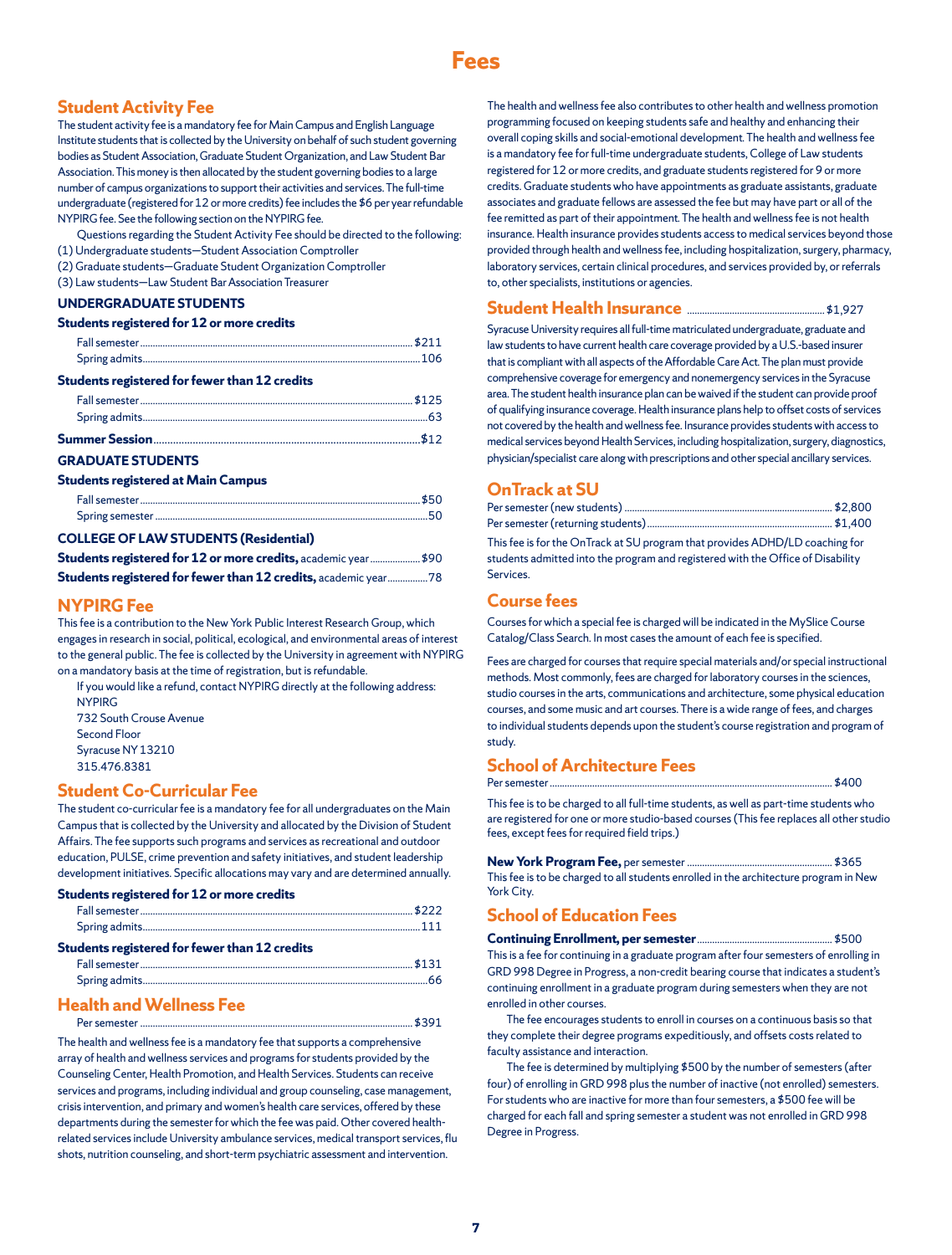### **School of Education Career Services Fee**

For K-12 teachers, library media specialists, school counselors and school administrators.

### **Registration fee**........................................................................................................\$35

Establishes a confidential credential file to be housed electronically in the School of Education Career Services office and transmitted on written request. The file can be used for completing most employment applications and for graduate school applications where the receiving institution's platform allows for it. The \$35 fee includes the first three transmissions. Additional transmissions are charged at the rate of \$5 for a single transmission, \$20 for five transmissions or \$30 for 10 transmissions.

## **College of Engineering and Computer Science Fees**

**For students on campus,** per semester............................................................... \$400 This is a general fee for all full-time undergraduate engineering and computer science students registered for a minimum of 12 credits.

**Technology acquisition and maintenance fee**................................................ \$150 This fee is charged to all graduate engineering and computer science students registered for 3 or more credit hours each semester.

**Engineering@Syracuse Residency Fee (per residency)** ........................... \$500 Estimated costs, subject to change

## **David B. Falk College of Sport and Human Dynamics**

### **Technology Fee,** per semester

This is a general fee charged to all graduate and undergraduate students enrolled in courses offered by the David B. Falk College of Sport and Human Dynamics. The fees are charged in the fall and spring according to the following schedule:

### **Sport Management and Sport Analytics**

| Non-Falk majors (including UC and ONLUC students) |  |
|---------------------------------------------------|--|
|                                                   |  |
|                                                   |  |
| <b>All other Falk programs</b>                    |  |
|                                                   |  |
|                                                   |  |
|                                                   |  |

### **School of Information Studies Fees**

### **Technology Fee,** per semester

This is a general fee for all graduate, undergraduate and distance students in all degree programs and Certificates of Advanced Study programs in the School of Information Studies and the new media degree program in the S.I. Newhouse School of Public Communications. Fees are charged per semester according to the following schedule:

### **GRADUATE STUDENTS**

| <b>UNDERGRADUATE STUDENTS</b>                                                                                                                                       |
|---------------------------------------------------------------------------------------------------------------------------------------------------------------------|
|                                                                                                                                                                     |
|                                                                                                                                                                     |
|                                                                                                                                                                     |
| <b>NON IST MAJORS</b>                                                                                                                                               |
| <b>Doctor of Professional Studies Program Fee</b>                                                                                                                   |
|                                                                                                                                                                     |
| The program fee covers remote technical assistance, advising, faculty consulting and<br>management of distributed work teams.                                       |
|                                                                                                                                                                     |
| Estimated cost-subject to change (per residency)                                                                                                                    |
| <b>Doctor of Professional Studies Residency Fee</b>                                                                                                                 |
|                                                                                                                                                                     |
| The Doctor of Professional Studies residency fee covers the cost of meals, materials,<br>faculty sessions, travel assistance and other items unique to the program. |
| <b>College of Law Fees</b>                                                                                                                                          |
| <b>JDinteractive Residency Fee</b>                                                                                                                                  |
|                                                                                                                                                                     |

## **College of Law Duplicating and Support Services**

LAW 793, LAW 893, LAW 994 ....................................................................375

### **College of Law—Residential Law Student Resource Fee**

| Per semester: Students registered for 12 or more credits \$640  |  |
|-----------------------------------------------------------------|--|
| Per semester: Students registered for fewer than 12 credits 512 |  |

### **Maxwell School of Citizenship and Public Affairs Fees**

### **Maxwell-Washington International Relations Program**

| <b>Maxwell-in-Washington, DC - Housing Fees</b> |  |
|-------------------------------------------------|--|
|                                                 |  |
| <b>Graduate Students:</b>                       |  |

## **S.I. Newhouse School of Public Communications Fees**

#### **Program Fee,** per program of study as noted below.

This is a general fee for all graduate and undergraduate students in the S.I. Newhouse School of Public Communications. This applies to full-time undergraduate Newhouse students, full and part-time Newhouse professional master's degree students, and Newhouse minors, whether singly enrolled as a Newhouse student or dually enrolled in Newhouse and another SU school or college. Fees are charged when students are on campus, according to the schedule below:

### **UNDERGRADUATE STUDENTS** (Fee per semester)

|                                                                                          | <b>First Year</b> | <b>Sophomore</b> | <b>Junior</b> | Senior |
|------------------------------------------------------------------------------------------|-------------------|------------------|---------------|--------|
| Advertising, magazine,<br>news and online journalism,                                    |                   |                  |               |        |
| and public relations majors                                                              | \$200             | \$225            | \$250         | \$250  |
| Graphic design majors                                                                    | 200               | 225              | 250           | 300    |
| <b>Broadcast and digital</b><br>journalism, photography,<br>television-radio-film majors | 200               | 250              | 350           | 385    |
| Public communications<br>minors and undeclared                                           |                   |                  |               |        |
| Newhouse students                                                                        | 175               | 175              | 175           | 175    |
| Bandier program for recording and                                                        |                   |                  |               |        |
| entertainment industries                                                                 | 2.000             | 2.000            | 2.000         | 2.000  |

### **NEWHOUSE PROFESSIONAL MASTER'S DEGREE STUDENTS**

| (One-year programs) (One-time fee)                                                                                                                                                                                            |      |
|-------------------------------------------------------------------------------------------------------------------------------------------------------------------------------------------------------------------------------|------|
|                                                                                                                                                                                                                               |      |
| Advertising, arts journalism, magazine, news and online                                                                                                                                                                       |      |
| journalism, public diplomacy, public relations, and                                                                                                                                                                           |      |
|                                                                                                                                                                                                                               | -600 |
| Broadcast and digital journalism, multimedia photography,                                                                                                                                                                     |      |
|                                                                                                                                                                                                                               |      |
| . The contract of the contract of the contract of the contract of the contract of the contract of the contract of the contract of the contract of the contract of the contract of the contract of the contract of the contrac |      |

(Ph.D. and distance-learning master of communications management students are not charged a fee.)

### **Communications@Syracuse Immersion Fee**

Immersions are a requirement of the Communications@Syracuse program. Fees cover space rental, catering, and food charges, transportation to events planned during the immersion, costs associated with speakers, and other miscellaneous expenses. For international experiences, the cost of faculty and administrative staff travel and associate expenses are also included.

#### **Course fee,** per credit hour

Graduate students who are not enrolled in Communications@Syracuse will be charged \$281 per credit hour for courses taken in the program.

Communications@Syracuse Immersion Fee:

| Domestic residency (estimated cost subject to location)  \$300-750<br>International residency (estimated cost subject to location) 1,500-2,000 |  |
|------------------------------------------------------------------------------------------------------------------------------------------------|--|
|                                                                                                                                                |  |
|                                                                                                                                                |  |
|                                                                                                                                                |  |
|                                                                                                                                                |  |
|                                                                                                                                                |  |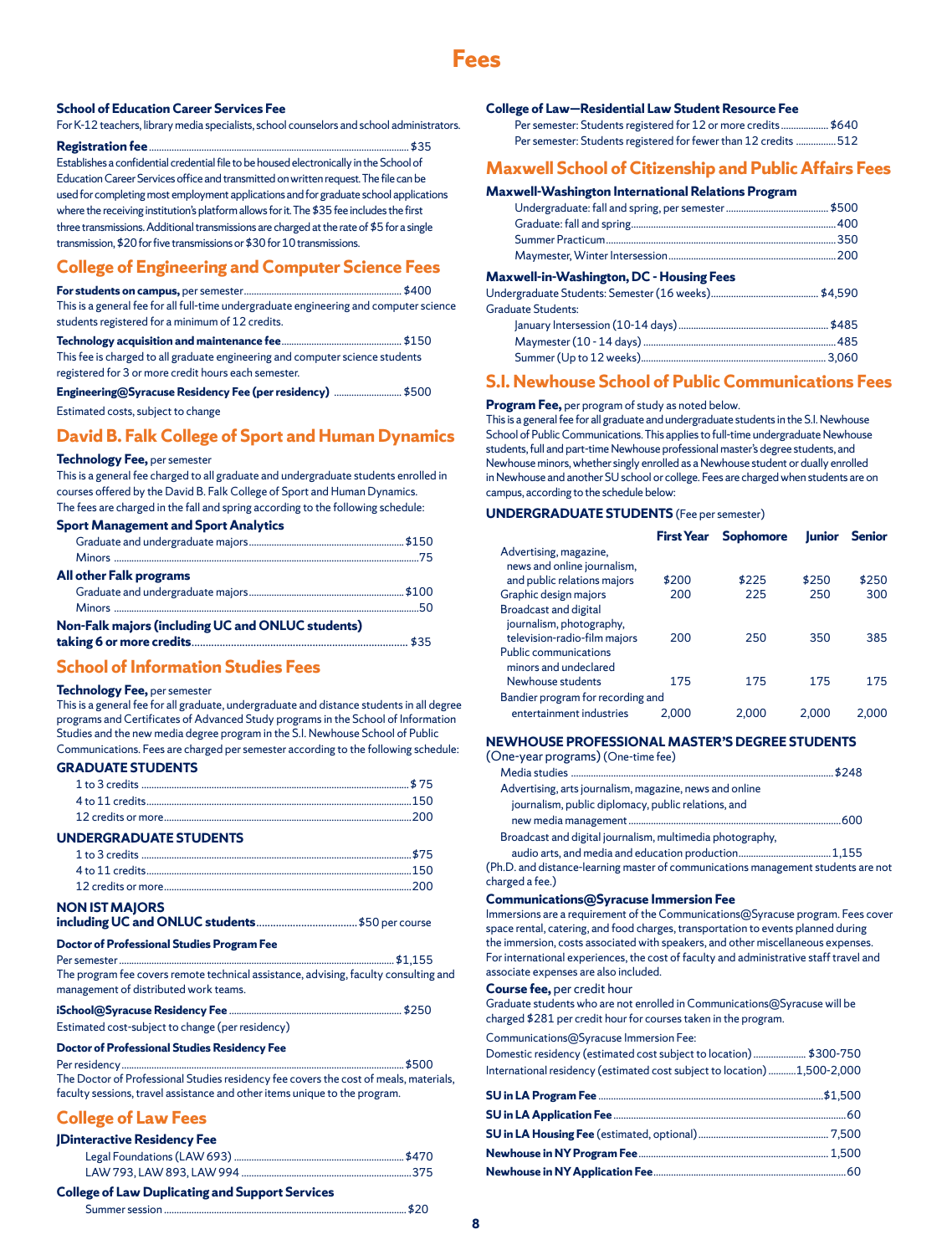## **Fees**

#### **Newhouse in NY Housing Fee** (estimated, optional)

As a graduate student, you pay your tuition per credit hour. Each May the University increases the hourly tuition rate. As a full-time Newhouse professional master's student, you have your tuition rate locked in from the summer you begin through the following summer. If you complete your program of study as outlined and finish all course requirements by June or August, you will pay the same tuition rate. If you take courses beyond that second summer, you must pay the new tuition rate. Due to the dual college nature of the programs, this tuition policy does not apply to Audio Arts nor Public Diplomacy.

## **College of Visual and Performing Arts Fees**

#### **Program Fee,** per semester

This is a general fee for all Main Campus undergraduate and graduate students in the College of Visual and Performing Arts. The program fee replaces course fees and covers certain expenses such as required instruction in applied music and dance, some studio art supplies, dramatic productions, visiting artists, shops, laboratories, equipment and technology.

### **UNDERGRADUATE STUDENTS (VPA majors)**

| Department of Communication and Rhetorical Studies 450   |  |
|----------------------------------------------------------|--|
|                                                          |  |
|                                                          |  |
| <b>Department of Drama</b>                               |  |
| Audition fee (required for admission to department)\$50  |  |
| Acting, stage management, theater design and technology, |  |
|                                                          |  |
|                                                          |  |
| <b>Tepper Program in NYC</b>                             |  |
|                                                          |  |
|                                                          |  |
|                                                          |  |
|                                                          |  |
|                                                          |  |

### **UNDERGRADUATE STUDENTS (VPA minors)**

| Department of Communication and Rhetorical Studies \$150 |  |
|----------------------------------------------------------|--|
|                                                          |  |
|                                                          |  |
|                                                          |  |
|                                                          |  |

### **GRADUATE STUDENTS**

| All VPA programs (except Communication and Rhetorical |  |
|-------------------------------------------------------|--|
| Studies plus School of Education students in          |  |
|                                                       |  |
|                                                       |  |

#### **Course Fee,** per credit hour

Undergraduate and Graduate students who are NOT VPA majors or VPA minors will be charged \$75 per credit hour for courses taken in the college. VPA majors who are part-time University College students will be charged \$75 per credit hour for courses taken in the college (excluding Communications and Rhetorical Studies courses).

### **Whitman School of Management Fees**

#### **Technology Fee,** per semester............................................................................ \$200

This is a general fee for all Main Campus master of accounting, master of business analytics, master of finance, master of supply chain management, master of entrepreneurship, and M.B.A. graduate students and undergraduate management majors. Main Campus master in media management students and master in engineering management students will be charged one half of the fee. Undergraduate management minors will be charged \$75.

### **MBA@Syracuse Residency Fee**

Residencies are a requirement of the MBA@Syracuse program. Fees cover space rental, catering and food charges, transportation to events planned during the residency, costs associated with speakers, and other miscellaneous expenses, including the cost of faculty and administrative staff travel and associated expenses. Domestic Residency (estimated cost – subject to location)..................\$300-800 International Residency Fee (estimated cost – subject to location)

| Intensive elective (offered following most |  |
|--------------------------------------------|--|
|                                            |  |

#### **Whitman Online Business Programs - Technology Fees**

General technology fee to be charged to those students enrolled in the following online programs:

### **Early Education Center**

A full day child care program is available for children of students, staff and faculty. Children participate in one of three groups: infant (6 weeks-18 months), toddler (18-36 months), or preschool (3-5 years). Wait list, program information, and sliding scale rates can be found on the center's website at http://eeccc.syr.edu. Additional information can be obtained by contacting the center, 411 Lambreth Lane, Syracuse NY 13244-5670; 315.443.4482.

### **Other Fees**

### **Advanced Credit Examinations**

| <b>Application</b>                                                                                                            |  |
|-------------------------------------------------------------------------------------------------------------------------------|--|
|                                                                                                                               |  |
|                                                                                                                               |  |
|                                                                                                                               |  |
| Late payment penalty fee                                                                                                      |  |
|                                                                                                                               |  |
| Light Work Lab Membership Fee                                                                                                 |  |
| This fee grants access to self-service photography printing, scanning and editing<br>facilities at Light Work in Watson Hall. |  |
|                                                                                                                               |  |
|                                                                                                                               |  |
| <b>Late Registration</b>                                                                                                      |  |
|                                                                                                                               |  |
| This fee is assessed to all students who initially register                                                                   |  |
| for a term on or after the first day of classes for the term.                                                                 |  |
| This fee is assessed to all students who initially register                                                                   |  |
| for the summer term on or after the first day of the session                                                                  |  |
| in which the class is offered.                                                                                                |  |
|                                                                                                                               |  |

### **Flexible Session Classes**

For both undergraduate and graduate students the late registration policy for flexible format classes is the same. If the first day of the flexible class has not passed and the student has registered for other regular session classes, a late registration fee will not be charged. But, if the initial successful registration for the term is for a flexible session class and the add deadline for the term has passed, a late registration fee will be charged.

### **Athletic Activity Admission Fees**

Special prices for admission to University athletic contests and events are extended to full-time Syracuse University and SUNY College of Environmental Science and Forestry students.

For purposes of athletic admission, full-time status is determined by the same criteria that determine "academic full-time status," which is explained on pg. 5 of this publication. Admission to any athletic event by using a student ticket is contingent upon providing a valid mobile ticket for scanning validation at Gate F at time of admission. Spouses and dependent children purchasing tickets through a qualified student must have an I.D. card made at the I.D. card office and a separate MyCuse account to purchase student tickets.

The Syracuse University Athletic Department reserves the right to refuse admission to any party failing to present proper identification.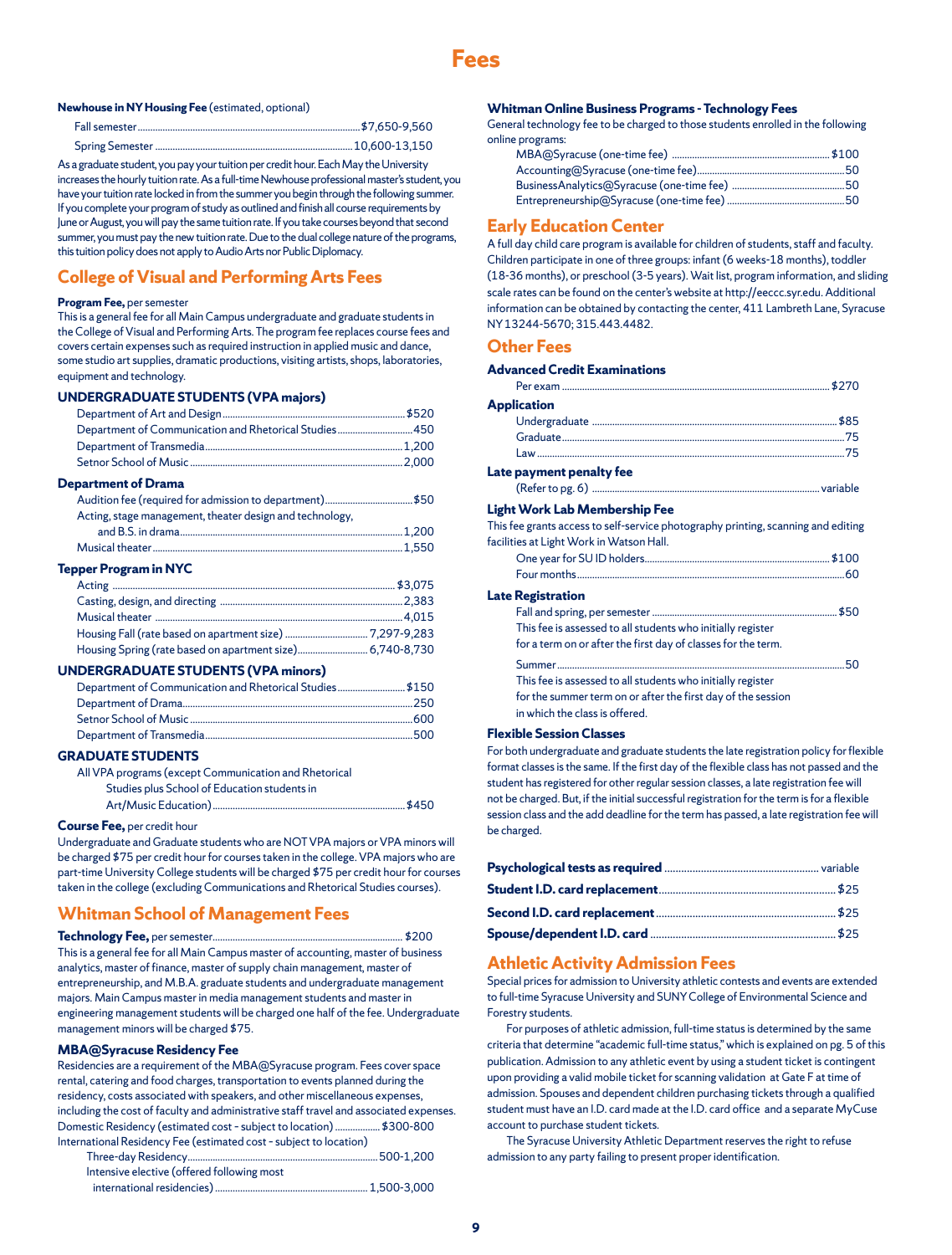## **Fees**

## **Athletic Activity Admission Fees, continued**

Student season tickets are nontransferable. Resale of tickets to individuals ineligible for their use may result in disciplinary proceedings against the student as well as suspension of all admission privileges extended to the original ticket holder.

### **Football Season Tickets**

Each full-time, main campus student currently registered at one of the institutions indicated may purchase a season ticket for all the home football games.

Spouses and dependent children of qualified students may also purchase football season tickets at the student ticket price with a valid Syracuse University I.D. card. I.D. cards for spouses and dependent children may be obtained through the I.D. card office in Steele Hall. Dependents wishing to avail themselves of the student ticket privileges should obtain their I.D. cards immediately after registration to allow time for processing of the cards.

The SU student season ticket seating area on the lower level is a modified general admission area. SU Student football season ticket holders wishing to sit in this area on game day must report to Gate F of the Dome to enter the facility. Presentation of the student's mobile ticket for scanning validation is required, upon which they will receive a wristband for sitting in that area. Student seating in the general admission area is first-come, first-served. Once the lower level student area is full, any later arriving students will be required to sit in the third level student seating area.

### **Men's Basketball Season Tickets**

The student basketball season ticket package includes one ticket to each of the regular season home games. Due to the timing of this publication, the exact number of games to be included in the men's basketball season package is not known.

The same general rules and guidelines that apply to the sale of student football tickets also apply to the sale of student tickets for men's basketball.

### **Women's Basketball, Men's Lacrosse and Women's Lacrosse Tickets**

Syracuse University students can enter any home women's basketball, women's lacrosse or men's lacrosse game free-of-charge by displaying their valid SU I.D. card at any open Dome entrance. All student seating for women's basketball and men's and women's lacrosse is general admission.

### **OTHER ATHLETIC EVENTS**

Syracuse University students can attend free-of-charge any home Syracuse University athletic contest that takes place at a campus venue other than the Dome by displaying their valid SU I.D. card at the time of entry.

### **Tennity Ice Skating Pavilion**

Students, faculty, and staff who choose to have a locker in the Tennity Ice Skating Pavilion may pay the locker fee at Tennity, 511 Skytop Road. The fee schedule is as follows:

|                  | Large<br>Locker<br><b>Students</b> | Large<br><b>Locker</b><br><b>Faculty/Staff</b> |
|------------------|------------------------------------|------------------------------------------------|
| Annual           | \$100                              | \$120                                          |
| 2 semesters      | 70                                 | 90                                             |
| 1 semester       | 45                                 | 60                                             |
| 1 summer session | 25                                 | 60                                             |

Students, faculty, and staff who do not pay the fee may use a small coin operated locker on a daily basis, but must remove all equipment and material from the premises after each daily use.

### **ADMISSION FEES TO TENNITY ICE SKATING PAVILION**

There is no admittance charge to Syracuse University and SUNY ESF students with a currently valid SU I.D. card. The following individuals with valid I.D.s are eligible for admittance by paying the admittance fee:

- SUCE students, faculty, staff, spouses and dependents; SU faculty, staff, spouses and students' dependents; Domestic partners of full-time faculty and staff;
- SU alumni card holders (picture I.D. required).

Standard admission charges are:

### Family\*:

\*Family passes are for immediate family members only.

Individual:

## **Recreation Services: Locker Fee**

Students, faculty, and staff who choose to have a locker may pay the locker fee at the Department of Recreation Services, The Barnes Center at The Arch (Sims Drive) (SU I.D. required).

Towels and limited recreational equipment may be borrowed by all recreational users by leaving a valid SU I.D. card at the service center. Restitution for damaged or lost equipment must be made before the I.D. card will be returned. The fee schedule is as follows:

| (1) Student: | <b>Locker</b> | (2) Faculty/Staff: | Locker |
|--------------|---------------|--------------------|--------|
|              |               |                    |        |
|              |               |                    |        |
|              |               |                    |        |
|              |               |                    |        |

Students, faculty and staff who do not pay the fee may use a locker and all facilities on a daily basis, but must provide their own lock, clothing and laundry service and must remove all equipment and material from the premises after each daily use.

A currently validated I.D. card for SU, SUNY ESF or University College is required for admission to all facilities

### **Recreation Services: Membership Fees**

Individuals who are not Syracuse University students and faculty/staff , and SUNY College of Environmental Science and Forestry students are eligible to pay a membership fee to access recreational facilities. The following groups are eligible to pay the required fees to access Syracuse University's recreational facilities: SUNY College of Environmental Science and Forestry faculty/staff, and alumni of Syracuse University. Dependents under 18 years of age must be supervised by parent/guardian at all times. Age restrictions and additional program fees may apply to some activities. Family memberships include main member, spouse/partner and any number of dependents. Memberships include access to all recreational facilities.

### **Faculty/Staff Family - Annual Rates**

| SU/ESF faculty/staff/spouse/partner/dependent \$250 |  |
|-----------------------------------------------------|--|
|                                                     |  |
|                                                     |  |
| Alumni - Annual Rate                                |  |
|                                                     |  |

### **Advance Payments**

Advance payments are nonrefundable and are required of all full-time students according to the following schedule: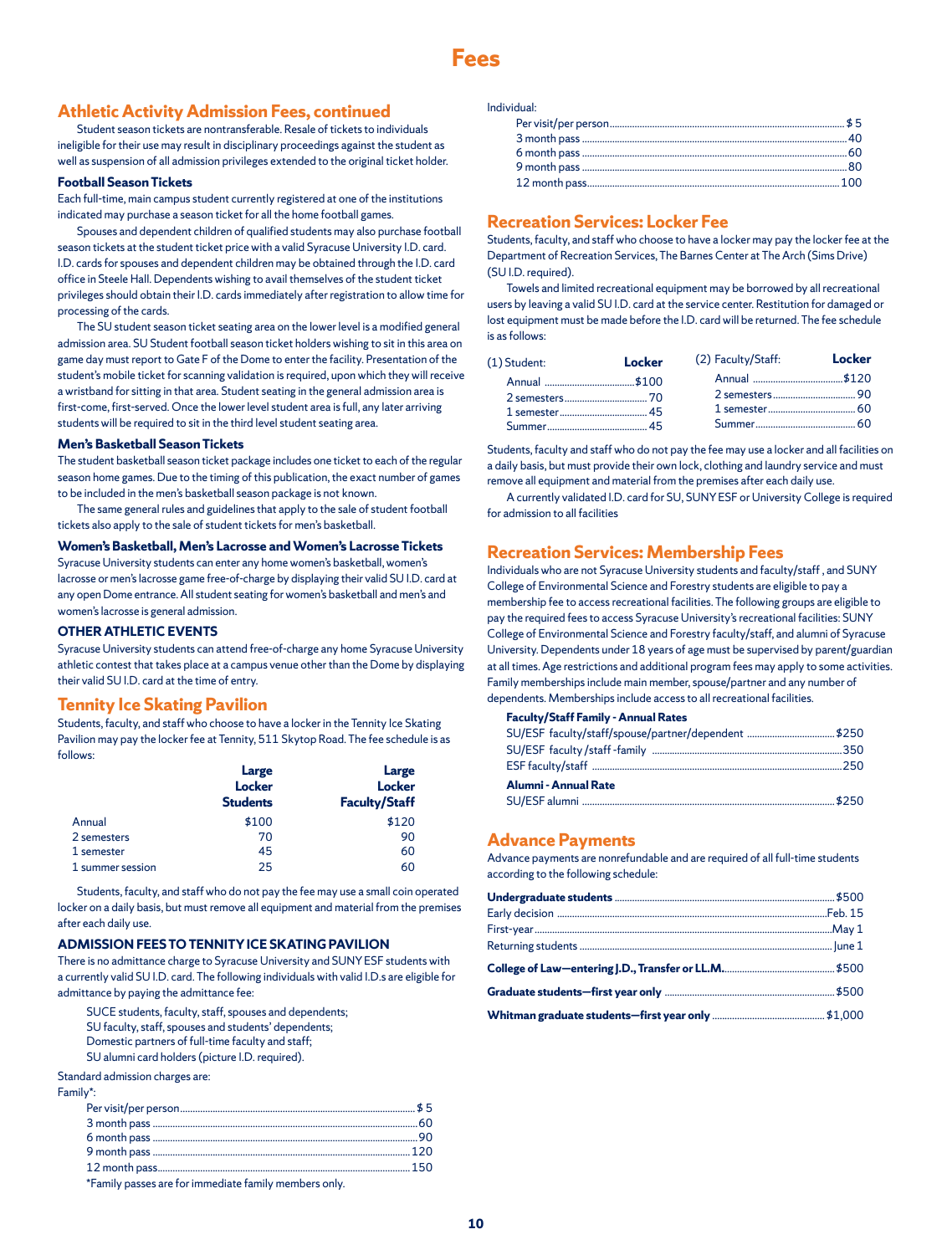## **Housing/Housing Fees**

## <span id="page-11-0"></span>**Housing**

|                                                       | <b>Students</b><br>Matriculated<br><b>Beginning</b><br><b>Fall 2018</b> | <b>Students</b><br>Matriculated<br>Prior to<br><b>Fall 2018</b> |
|-------------------------------------------------------|-------------------------------------------------------------------------|-----------------------------------------------------------------|
| Single:                                               |                                                                         |                                                                 |
| Regular single                                        | \$4,960                                                                 | \$5,085                                                         |
| Large single/large single with bath                   | 5,495                                                                   | 5,630                                                           |
| Double:                                               |                                                                         |                                                                 |
| Split double / Large open double                      | 4,585                                                                   | 4,695                                                           |
| Open double                                           | 4,180                                                                   | 4,285                                                           |
| Open double with bath                                 | 4,585                                                                   | 4,695                                                           |
| Large open double (with bath)                         | 4,775                                                                   | 4,895                                                           |
| Triple:                                               |                                                                         |                                                                 |
| Open triple                                           | 3,490                                                                   | 3,580                                                           |
| Suite:                                                |                                                                         |                                                                 |
| 1-person suite (Haven)                                | 6,125                                                                   | 6,280                                                           |
| 2-person suite (Haven)                                | 5,460                                                                   | 5,595                                                           |
| 2-person suite with bath<br>(Washington Arms, Watson) | 5.460                                                                   | 5,595                                                           |
| 3-person suite with bath (Washington Arms)            | 4,970                                                                   | 5,095                                                           |
| All other suites                                      | 4.745                                                                   | 4,865                                                           |

#### **Apartments**

All single student housing agreements are for the academic year (two semesters—fall and spring) and are furnished.

Per student, per semester

| \$5,855 | \$6,000 |
|---------|---------|
| 5.440   | 5.575   |
| 5.025   | 5.145   |
|         |         |

## **Residential Internet and Cable Access Service Fee**

Per semester (fall, spring)...

The residential Internet and cable access and service fee is a mandatory fee for all who sign a Syracuse University housing contract. The fee provides a broad range of telecommunication and network services in University residence halls, including high-speed Internet (wired and wireless networks) and cable television services in students' rooms and common areas. Any refunds will follow the same refund schedule used for University housing.

### **Housing Advance**

All returning single students applying for space in University housing must make a \$450 housing advance payment to the Bursar Operations Office. New students must complete an on-line Housing and Meal Plan Application with the required housing advance payment after acceptance to the University. A full refund of the deposit will be processed through July 1 for undergraduate students for cancellation of housing for reasons of withdrawal from the University, academic disqualification, attendance at an off-campus academic program, or medical leave of absence. After July 1 for undergraduate students, refunds will be processed for students who leave the University involuntarily for reasons such as academic dismissal or medical leave. Students not obligated to the University's two-year housing requirement who select rooms during the lottery process may cancel their assignment online to reside off campus or commute from home through May 1, 2020, and will be charged a \$450 cancellation fee. After May 1, 2020, the academic year housing commitment is financially binding regardless of class standing unless the student withdraws from the University. Students not in attendance on the main campus for the fall semester are governed by housing deposit policies stated previously.

### **Residency Requirement Fee**

Syracuse University requires students to reside in University housing during their first two years of enrollment, regardless of class standing. Students will be financially responsible for the cost of University housing attributable to the mandatory periods, even if they fail to occupy University housing as required. This fee will be charged on a semester basis and will equal the cost of a South Campus two-bedroom apartment.

### **Room Change Charges**

Adjustments to charges as a result of a room change during the semester are computed on a weekly prorated basis.

### **Damage Charges**

All charges for damage to University property assessed by the Housing Office are to be paid to Bursar Operations. Charges will appear on the billing statement from Bursar Operations.

### **Terms and Conditions**

Housing at Syracuse University is conditioned upon agreement to the rights, obligations and responsibilities set forth in the *Terms and Conditions of Student Housing*.

### **Termination**

Terms of cancellation are described in the publication *Terms and Conditions of Student Housing*. The University reserves the right to evict students who do not comply with *Terms and Conditions of Student Housing*.

All undergraduate students living in North Campus University housing, and students residing in the Skyhalls are required to be on a University meal plan. Meal plan options are based on the student's class standing. Meal plans are arranged on a semester basis, and unless changed, the plan selected for the fall semester will be automatically reinstated for the spring semester.

No refund or reimbursement will be made for the unused portion of any meal plan. Food accounts carryover from fall semester to spring semester, but must be used in full by the end of the spring semester; there are no refunds of unused SUpercard Food accounts.

All meal plans entitle the student to enter a dining center during the hours scheduled for a meal. It is a violation of the *Student Code of Conduct* to use another student's SU I.D. card to access the dining center and/or meals. In the case of a lost or stolen I.D. card, the student is responsible for its use until its loss is reported to either I.D. Card Services or Public Safety (after hours and on weekends).

Changes to meal plans will be permitted during the first 10 calendar days after classes commence each semester. Cancellation of meal plans is permitted during the first 10 calendar days after classes commence for students residing off-campus or in a South Campus apartment, leaving North Campus University housing, the Skyhalls, or withdrawing from SU. Refunds are computed according to the meal plan refund policy described in the section "SU Refund Policies."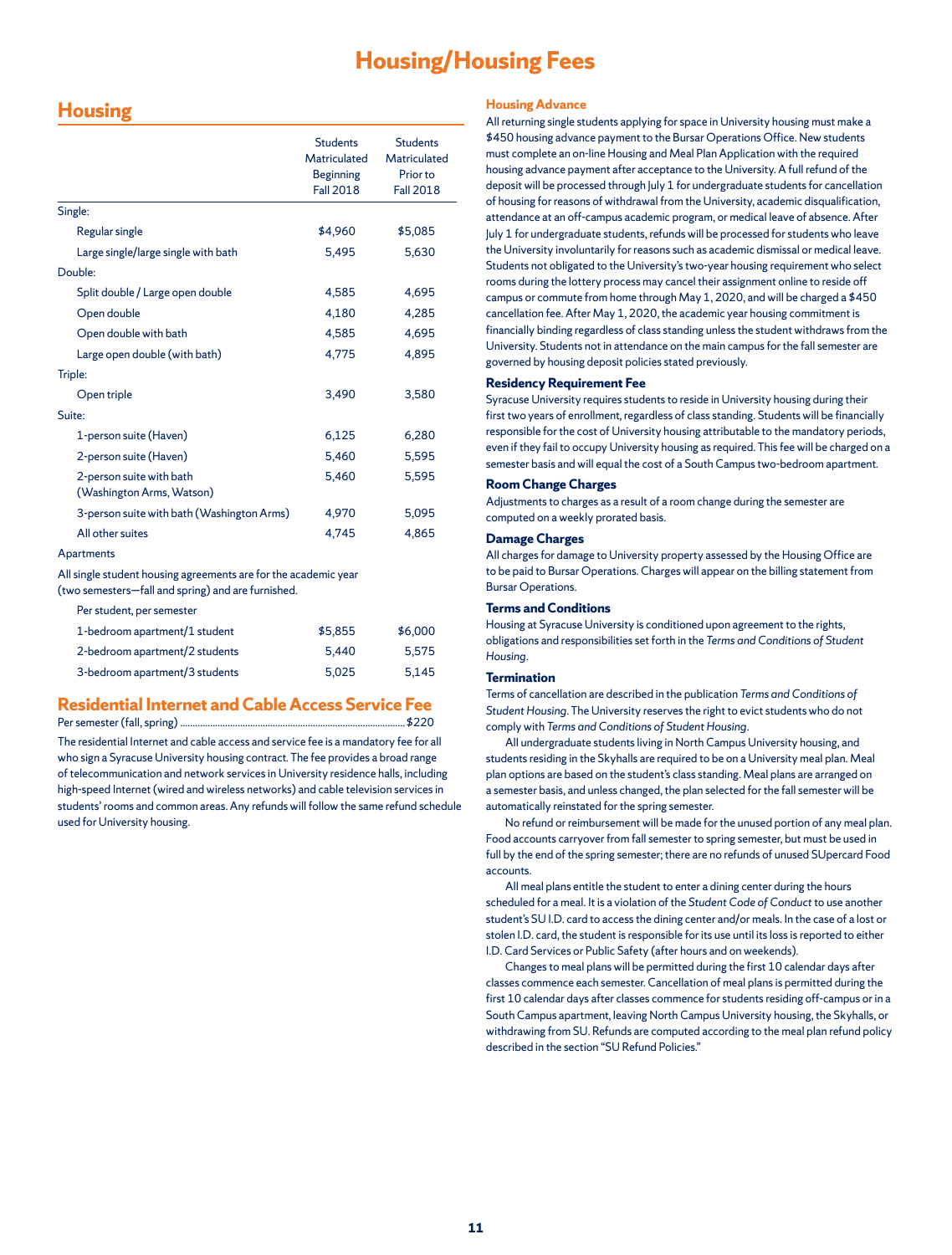## **Meals**

## <span id="page-12-0"></span>**Meal Plan Rates and Policies**

### **PREMIUM MEAL PLAN**

| Available to all students. Includes all meals seven days a week in North Campus dining |  |
|----------------------------------------------------------------------------------------|--|
| centers and 26 guest meals for friends and family. Special events, such as midnight    |  |
| breakfasts, pizza parties, and coffee and donut exam breaks are also included. This    |  |
| plan comes with a SUpercard Food account of \$685.                                     |  |

### **DELUXE MEAL PLAN**

| Available to all students. Includes all meals seven days a week in North Campus dining |  |
|----------------------------------------------------------------------------------------|--|
| centers and 24 guest meals for friends and family. Special events, such as midnight    |  |
| breakfasts, pizza parties, and coffee and donut exam breaks are also included. This    |  |
| plan comes with a SUpercard Food account of \$255.                                     |  |

### **19-MEAL PLAN**

| Available to all students. Includes 19 meals a week in North Campus dining centers      |  |
|-----------------------------------------------------------------------------------------|--|
| and 18 guest meals for friends and family. Special events, such as midnight breakfasts, |  |
| pizza parties, and coffee and donut exam breaks are also included. This plan comes      |  |

with a SUpercard Food account of \$205.

### **14-MEAL PLAN**

| Available to all students. Includes 14 meals a week in North Campus dining centers      |  |
|-----------------------------------------------------------------------------------------|--|
| and 15 guest meals for friends and family. Special events, such as midnight breakfasts, |  |
| pizza parties, and coffee and donut exam breaks are also included. This plan comes      |  |
| with a SUpercard Food account of \$200.                                                 |  |

### **10-MEAL PLAN**

| Available to the following students only: graduate, seniors, juniors, and sophomores. |  |
|---------------------------------------------------------------------------------------|--|
| Includes any 10 meals a week in North Campus dining centers and 9 guest meals for     |  |
| friends and family. This plan comes with a SUpercard Food account of \$165.           |  |

### **7-MEAL PLAN**

| Available to the following students only: graduate, seniors, juniors and sophomores. |  |
|--------------------------------------------------------------------------------------|--|
| Includes any 7 meals a week in North Campus dining centers and six guest meals for   |  |
| friends and family. This plan comes with a SUpercard Food account of \$330.          |  |

### **5-MEAL PLAN**

Available to the following students only: graduate, seniors and juniors. Includes any 5 meals a week in North Campus dining centers, and five guest meals for friends and family. This plan comes with a SUpercard Food account of \$405.

### **SUpercard Food Account**

SUpercard Food is a declining basis debit account that allows students to use their SU I.D. to purchase food and beverages in dining centers, Schine and Goldstein Dining Centers, Kimmel and Brockway Food Courts, all University Food Services snack bars, Food Works and FWII campus groceries, Warehouse Café, Starbucks at Campus West, and University Vending machines.

All meal plans include a SUpercard Food account, which can be supplemented in increments of \$25. SUpercard Food accounts carryover from fall to spring.

There are no transfers or carryovers of unused balances in food accounts after June 30.

SUpercard Food account food and beverage purchases are exempt from the 8 percent New York State sales tax.

## **SUperfood Plan**

| This option is available to South Campus apartment residents and off-campus |  |
|-----------------------------------------------------------------------------|--|

students. It provides a SUpercard Food account of the amount listed above. When selected for the fall semester, the SUperfood plan will automatically be reinstated for the spring semester unless canceled by the student. SUperfood funds carryover from fall to spring, however, there are no transfers or carryovers of unused balances in food accounts after June 30.

### **SUPERFOOD ONE PLAN**

| Available to Skyhall residents, South Campus apartment residents and off-campus           |  |
|-------------------------------------------------------------------------------------------|--|
| students. It provides a SUpercard Food account of the amount listed above. When           |  |
| selected for the fall semester, the Superfood One Plan will automatically be reinstated   |  |
| for the spring semester unless canceled by the student. SUpercard funds carry over        |  |
| from fall to spring, however, there are no transfers or carry overs of unused balances in |  |
| food accounts after lune 30.                                                              |  |

### **SUPERFOOD TWO PLAN**

Available to sophomore, junior and senior Skyhall residents, South Campus apartment residents and off-campus students. It provides a SUpercard Food account of the amount listed above. When selected for the fall semester, the SUperfood Two Plan will automatically be reinstated for the spring semester unless canceled by the student. SUpercard funds carryover from fall to spring, however, there are no transfers or carryovers of unused balances in food accounts after June 30.

### **SUPERFOOD THREE PLAN**

Available to junior and senior Skyhall residents, South Campus apartment residents and off-campus students. It provides a SUpercard Food account of the amount listed above. When selected for the fall semester, the Superfood Three Plan will automatically be reinstated for the spring semester unless canceled by the student. SUpercard funds carry over from fall to spring, however, there are no transfers or carryovers of unused balances in food accounts after June 30.

### **PLUS Account**

PLUS is a declining balance cash account that provides access to goods and services, other than food, through the SU I.D card. This account is separate from the SUpercard Food account and can be used for campus washers and dryers, to buy tickets at the Schine Box Office and Dome Box Office, at the Schine Copy Center, in campus convenience stores, in copiers run by Vending Services in Goldstein Student Center and selected academic buildings (Slocum, Syracuse Stage, Warehouse and Whitman), in the Orange Shoppe stores in the Dome, and for all products in the SU Bookstore.

PLUS account balances carry over from the fall semester to spring semester. Unused balances on the PLUS account after Commencement day will be credited to the student's bursar account.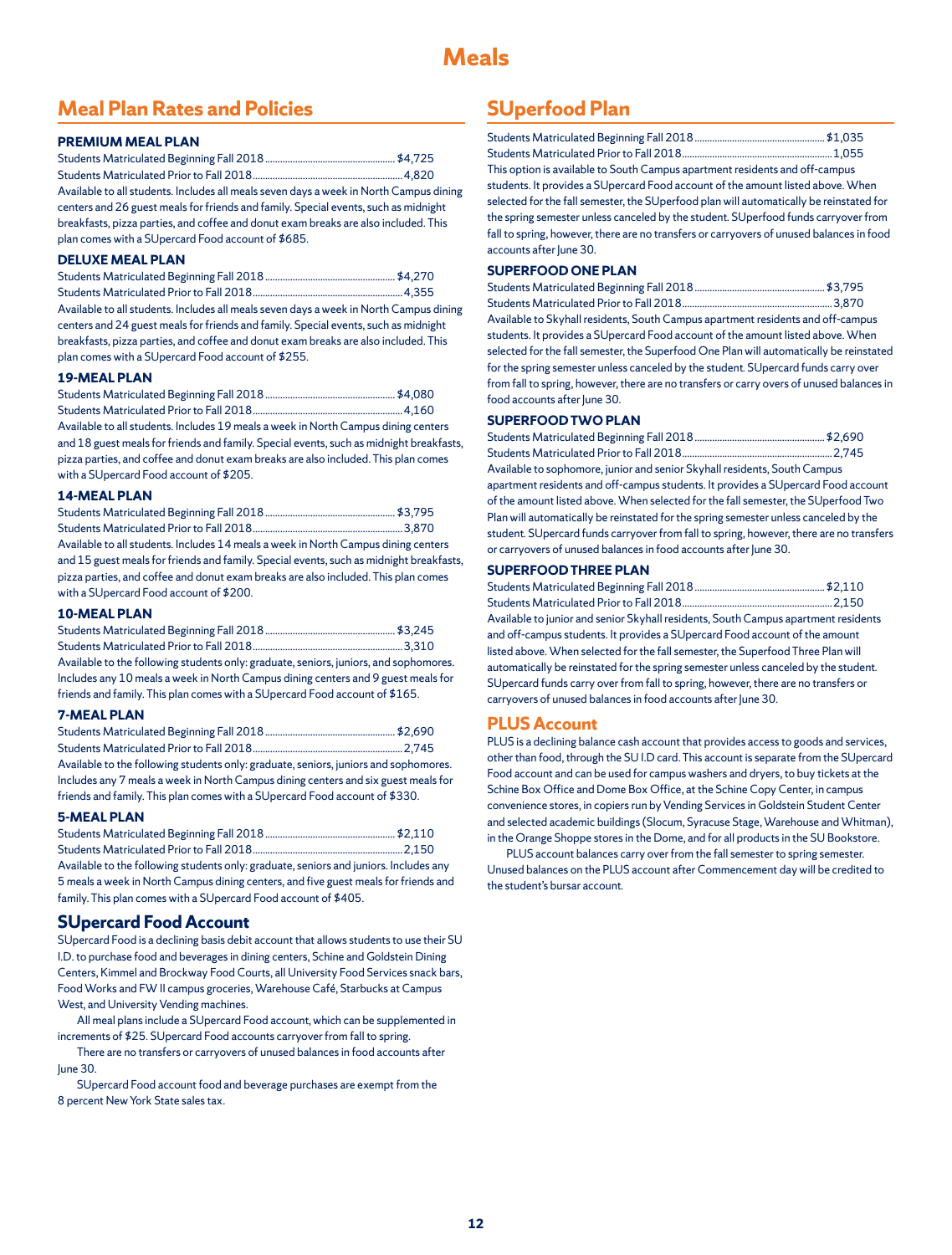## **University College**

## <span id="page-13-0"></span>**University College**

During the fall and spring, UC serves matriculated part-time as well as all nonmatriculated and non-credit students.

Students may elect to **audit** a course at 60 percent of the full tuition rate (see exceptions below). Students will register for credit at the time of registration. Students who submit a completed Grading Option Application to the University College Bursar and Registration Office by the elect/rescind grading option deadline of the class will have the registration changed to audit.

**Senior citizens**, who are 65 or older by the first day of the term, may be eligible to pay one-third of the regular tuition for some UC credit courses on a space-available basis. Registration rules differ from regular registration and the discount does not apply to courses with limited space or those requiring extensive individualized instruction. Contact the UC Bursar/Registration Office.

Charges for **non-credit** courses and programs vary. Contact the program website or program director for exact rates.

University College non-matriculated graduate students may take undergraduate courses at the undergraduate tuition rate. Graduate students taking a 500-level class for undergraduate credit, or electing to audit a 500-level or undergraduate level class may do so with appropriate approvals and required paperwork, and pay the appropriate undergraduate tuition rate.

### **INTRA-UNIVERSITY TRANSFER TO UC**

Matriculated undergraduate students may not transfer to University College from another school or college. Full-time students who register on the main campus for a University College course are charged main campus tuition and fees rates.

No student may transfer from main campus to University College to enroll in a non-credit course. Full-time students on the main campus must register separately at University College for these courses and pay the non-credit tuition in full.

Undergraduate students may not transfer to University College part-time status for the summer.

## **Student Deferred Payment Plan**

### **UNIVERSITY COLLEGE STUDENTS—SUMMER**

All students who choose Student Deferred Payment Plan register online and must sign a promissory note and pay 25 percent of the total anticipated tuition charges plus fees at the time of registration. The balance is due in one installment on the invoice due date. Students will be billed on the first invoice date immediately following registration. Since summer billing is scheduled to begin on the Friday of the first summer session, students who choose to register just before the session begins may find that the posting of the down payment and invoice production overlap. In addition, students who early register for the second summer session will be billed and have payment due prior to the beginning of that session.

### **UNIVERSITY COLLEGE STUDENTS—FALL/SPRING**

All students who choose Student Deferred Payment Plan register online and must sign the promissory note and pay 25 percent of the total tuition charges plus all fees. The balance is due in three equal monthly installments on the invoice due dates.

Continued participation in Student Deferred Payment Plan is contingent upon a satisfactory payment history. Syracuse University reserves the right to deny continued participation to anyone who has not complied previously with the terms of the promissory note.

## **Employer Tuition Reimbursement Plan**

### **FOR UNIVERSITY COLLEGE**

Students whose employers reimburse tuition only after courses are completed may request that their tuition payments be deferred until approximately 21 days after the semester ends. Specific rules apply regarding classes in the Eight week, Flex short, Flex long, Maymester and Winterlude sessions. Refer to the application for rules and exclusions.

The Employer Tuition Reimbursement must be signed by the company representative and submitted to UC bursar registration within 7 business days of registering. Failure to do so may result in cancellation of your registration.

Students are billed and are responsible to pay by the billing invoice due date. Non-reimbursement from your employer for any reason by the invoice due date will not result in an extension to that date. It will also result in a late payment fee and denied participation in the plan for future terms. See the section "Penalties, Late Fee" on pg. 6.

Continued participation in the Employer Tuition Reimbursement Program is contingent upon a satisfactory payment history. Syracuse University reserves the right to deny continued participation to anyone who has not complied previously with the terms of this program.

### **Schedule Adjustment Procedures**

University College students can drop classes via MySlice through the withdrawal (WD) deadline of the term. Note: The amount of any tuition adjustment will be based on the financial deadline in place on the date the class is dropped by the student.

Financial aid recipients cannot drop below 6 credits without clearance. The student could be responsible to pay the entire tuition amount for the term and repay any refund issued from that financial aid. Contact the UC Registration Office for clearance to drop if the student has financial aid for the term.

### **Fees**

Applied music fees and course fees are determined by the department offering the course and are available by contacting that department.

### **Academic/Financial Deadlines**

Not all classes have the same academic and financial deadlines. Students are expected to seek out and know the official deadlines associated with each class of his/her registration. There are financial repercussions associated with each deadline. To find the deadline to add a class go to MySlice > Search for Classes. After registering, the deadlines associated with dropping a specific class can be found via MySlice>Student Services>Finances>Financial Deadlines.

### **Financial Aid**

Students must be enrolled at least half time (6 credits) per term to be eligible for student loans **and** for prior loans to remain in deferment status.

### **University College Students**

All UC and UC Online students must pay or make satisfactory payment arrangements at the time of registration. Depending on the student's payment option, class, program fees and late registration fees may require payment in full at checkout. Our enhanced registration process will indicate Payment Awards specific to the student at the time of UC Online registration. The student will then be required to choose a Payment Option to cover any balance not covered by applicable Payment Awards. Any registration without a complete payment arrangement will result in cancellation of the student's entire class schedule. Any questions regarding Payment Awards or what Payment Option is best, please review the PAYMENT OPTIONS AND AWARDS at parttime.syr.edu, in the Guide to Part-Time Undergraduate Study or call the Bursar and Registration Office at 315.443.4135.

### **Non-Credit Courses**

University College facilitates the registration and payment process for non-credit courses offered through Syracuse University. Payment in full is required at the time of registration. Failure to pay in full will result in cancellation or your registration.

The fees and refund policies for these courses differ based on each individual course. For course-specific information, contact the department offering the course.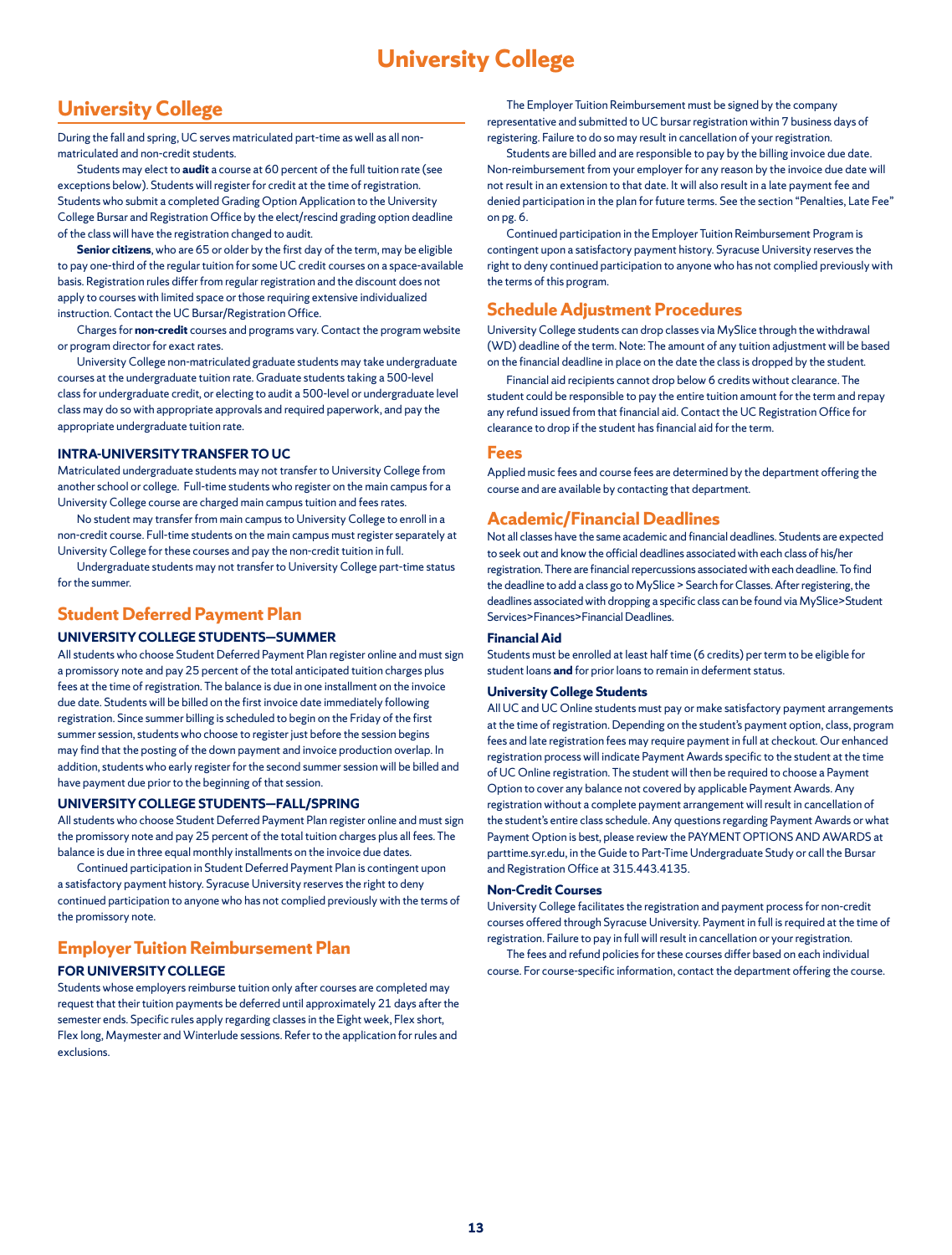## <span id="page-14-0"></span>**English Language Institute**

Syracuse University's English Language Institute offers international students concentrated study to improve English proficiency for academic or professional advancement. Through full-time formal courses offered in the fall, spring and summer terms, participants learn to effectively communicate in English. Short-term, specific purpose courses are available. ELI instructors support academic work at the level U.S. universities expect of undergraduates and graduates or for individuals seeking discipline specific language enhancement. For further information, contact Syracuse University, English Language Institute, 700 University Ave., Room 207, Syracuse NY 13244-2530, 315.443.8571, e-mail: elimail@uc.syr.edu, on the web: http://eli.syr.edu.

### **Fees**

| Fall/spring semester |  |
|----------------------|--|
|                      |  |
|                      |  |
|                      |  |

No refund after registration

\* Refer to pg. 7 for a description of the Student Activity Fee.

## **Summer at Syracuse**

## **Registration and Payment**

**Main Campus students** should contact the Registrar's Office for information related to summer registration registrar.syr.edu or by phone 315.443.2422 and the main campus Bursar for payment information bursar@syr.edu or by phone 315.443 2444 Main Campus students register via MySlice and will be billed for their summer charges.

All **UC students** who show a payment due now on the payment page of the UC online registration process are required to choose a payment option at the time of registration. Any registration without necessary payment information is subject to cancellation. Failure to make payment arrangements or drop the classes according to the published deadline dates will not clear the student of the financial responsibility assumed upon enrollment.

**UC/UC online students**, should contact UC for any information related to registration and payment. The UC Bursar/Registration office is located at 700 University Ave. and can be reached by phone at 315.443.4135 or e-mail at bursareg@uc.syr.edu.

### **Dropping Classes and Financial Deadlines**

All Main Campus and University College students can drop classes via MySlice through the withdrawal (WD) deadline of the class. **NOTE:** The amount of any tuition adjustment will be based on the academic deadline in place on the date the student drops any class.

Students are expected to seek out and know the official deadlines before dropping classes. There are financial repercussions associated with each deadline.

Deadlines can be found online via: MySlice>Student Services>Enrollment> **View My Class Schedule>List View** (Calendar Icon) MySlice>Student Services>Finances>View Financial Deadlines

### **Fees**

The Main Campus undergraduate Student Activity Fee of \$12 will be charged only once during the summer, at the time of registration. Applied music fees and course fees are determined by the department offering the course and are available by contacting that department. Other fees are listed on the "FEES" pages of this booklet.

## **Intra-University Transfer to UC**

Main Campus undergraduate students may not transfer to University College.

### **Billing:**

Main Campus undergraduate students who register before May 15, 2020, for summer 2020 will be billed on May 15, 2020, with a bill due date of June 4. Any remaining charges will be billed with the fall billing statement and payment is due by the invoice due date to confirm the student's fall 2020 schedule.

Main Campus graduate students will be billed on the next summer invoice date immediately following their registration, regardless of the session in which the class is held. Invoice dates are available at bursar.syr.edu or by calling the main campus Bursar office at 315.443.2444.

University College/UC online students will be billed on the next summer invoice date immediately following their registration, regardless of the session in which the class is held. Invoice dates are available by calling the UC Bursar/Registration office at 315.443.4135.

## **Summer Residence Rates**

### **NORTH CAMPUS**

| Single Undergraduate or Graduate Students | Per week, per person |
|-------------------------------------------|----------------------|
|                                           |                      |
|                                           |                      |
|                                           |                      |

Rooms are available in designated residence halls. Single rooms are available on a very limited basis.

### **SOUTH CAMPUS**

### **Single Undergraduate or Graduate Students**

| Per week, per persor |
|----------------------|
|                      |

All apartments for summer occupancy are furnished, and utilities are included in the weekly rate. Cooking equipment, utensils and linens are not provided. South Campus rates are determined on a minimum occupancy of a full summer session—6 weeks.

## **Summer Meal Plan Rates**

During both summer sessions, undergraduates residing in North Campus housing are required to choose either a 19- or 14-meal plan, or a 10-meal plan with a \$30 per week SUpercard Food account.

| 10 meals per week plus \$30 SUpercard Food account 214 per week |  |
|-----------------------------------------------------------------|--|

Students may also purchase a SUpercard Food account which can be incremented in \$25 amounts. A SUpercard Food account is a declining balance account. Students purchase food with it on an à-la-carte basis.

South Campus residents, graduate students and other students attending special programs may purchase a meal plan or SUpercard Food account for use in campus Food Services facilities.

For further information regarding meal plan arrangements during the summer, visit the Office of Housing and Meal Plan Services website, housingmealplans.syr.edu.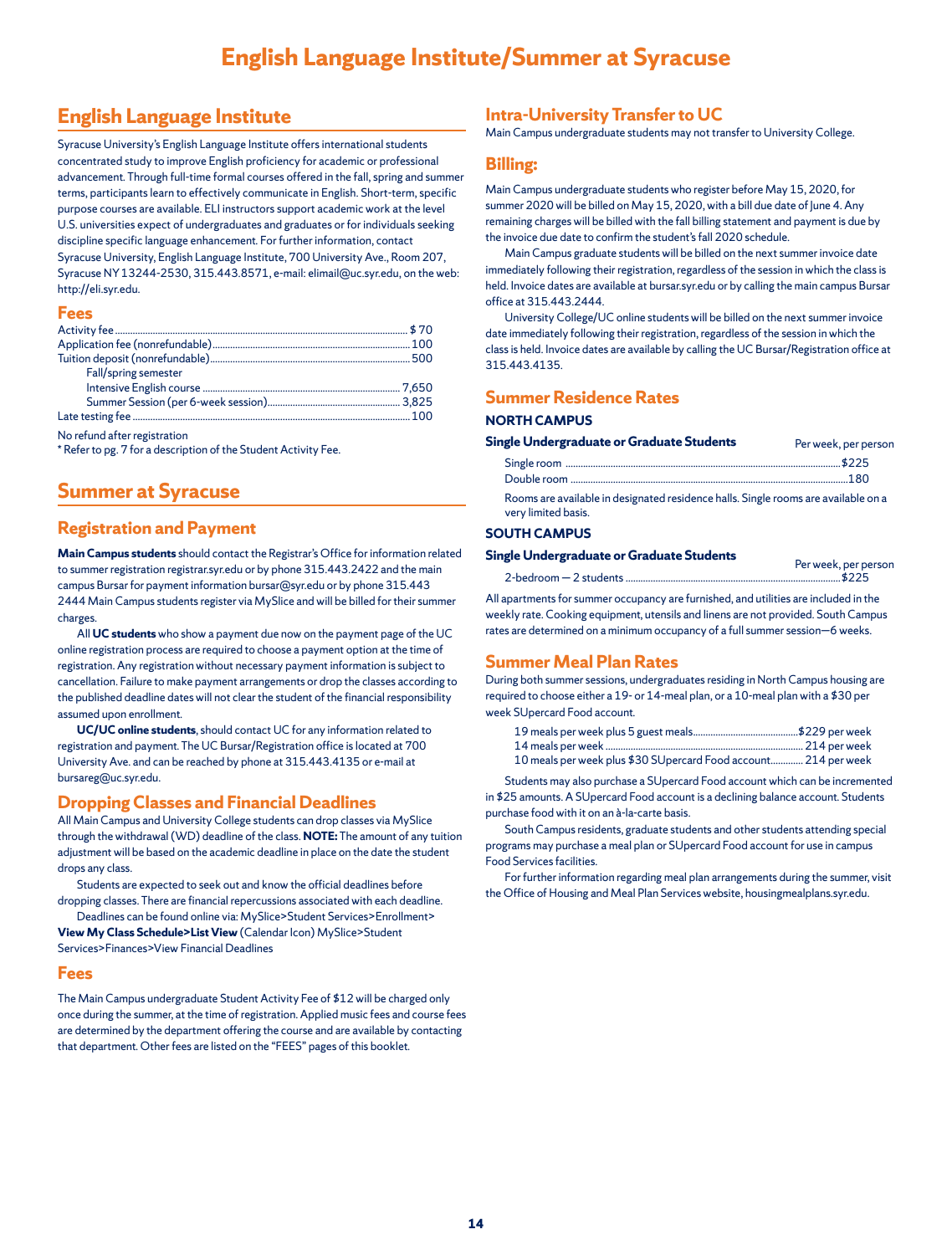## **Syracuse Abroad**

## <span id="page-15-0"></span>**Syracuse Abroad**

Students accepted by Syracuse Abroad are expected to maintain their full-time status while studying abroad; undergraduate minimum 12 credits, graduate minimum 9 credits.

### **Application Fee**

|--|

### **Tuition**

Please refer to pg. 4.

### **Program Fees**

**Syracuse Abroad Centers** In addition to tuition, students pay a program fee that includes pre-departure advising meetings, orientation abroad, cultural activities, housing, some meals depending on program, general field trips open to all students, Syracuse Abroad emergency travel insurance and activities, and services not covered by tuition and for which a separate fee is not charged. Students should read individual program fee descriptions carefully on our website suabroad@syr.edu so they can budget for costs not included in program fees.

Students enrolled in programs that include study at a foreign university may have to pay an increased program fee to cover additional housing and meal costs, where applicable, due to differing academic calendars.

### **London, England**

Students are placed in independent flats in the city center. A meal plan is not included so students should budget about \$3,700 for meals. See the website (suabroad.syr.edu) for more detailed information.

Per semester ..........................................................................................\$8,000

#### **Madrid, Spain**

Students placed in either a private home or an apartment in a residence hall, based on their preference. Students placed in private homes receive 14 meals weekly (continental breakfast and an early evening meal seven days a week). Students placed in private homes should budget about \$2,745 for additional meals. Students placed in apartments receive 21 meals weekly. Students may choose to budget an additional \$990 for any additional meals. See website (suabroad.syr.edu) for more detailed information.

### **Santiago, Chile**

| Santiago and Cuenca, Ecuador Immersion-per semester  \$7,185 |  |
|--------------------------------------------------------------|--|
|                                                              |  |

Students are placed in private homes where they receive their meals seven days a week. They have the option of preparing their own box lunch to take with them daily. The program fee also includes transportation, accommodation and some group meals during the Signature Seminar. The Santiago and Cuenca, Ecuador Immersion program fee covers a four-week intensive language presemester program in Cuenca, Ecuador, with housing and meals. These students should budget about \$1,695 for additional meals and Santiago Center students about \$1,425.

### **Strasbourg, France**

Students are placed in private homes where they receive 12 meals weekly (continental breakfast seven days per week and an evening meal with their hosts Monday through Friday). The program fee also includes transportation, accommodation and some group meals during the Signature Seminar. Students should budget about \$2,890 for additional meals. A local transportation pass will be provided.

Per semester...........................................................................................\$7,500

### **Florence, Italy**

Students are placed in private homes where they receive 12 meals weekly (continental breakfast seven days per week and an evening meal with their hosts Monday through Friday). Students should budget about \$3,270 for additional meals. A one-month transportation allowance will be provided.

#### **- OR -**

Students placed in apartments will have their rent and utilities paid. Additionally, they will receive a cash allowance to partially cover their meal expenses. Students should budget about \$3,575 for food. A one-month transportation allowance will be provided.

Per semester...........................................................................................\$7,400

A reduced program fee is available for students continuing with Syracuse Abroad for a second semester, based on services provided by Syracuse Abroad.

Students who elect to make their own living arrangements pay the following program fee for general field trips open to all students, an International I.D. Card, cultural activities, and services not covered by tuition and for which a separate fee is not charged.

### **Santiago, Chile**

| Florence, Madrid and Strasbourg |  |
|---------------------------------|--|
|                                 |  |
| Hong Kong, China                |  |
|                                 |  |

### **WORLD PARTNERS**

In addition to options at SU's eight centers, Syracuse University students may choose to study with a Syracuse Abroad World Partner in such locations as Australia, Ghana, India, Ireland, Israel, Japan, Jordan, Korea, Morocco, Poland, Singapore and South Africa. The rates charged for World Partner programs varies with each program. Current rates are available through Syracuse Abroad, suabroad.syr.edu/destinations/ worldpartners/.

### **PROGRAM FEES: GRADUATE PROGRAMS**

The program fee for these programs includes pre-departure meetings, orientation abroad, program-related field trips and program activities, and services not covered by tuition, and for which a separate fee is not charged.

#### **Master's Degree Program in Art History (Florence)**

### **SUMMER PROGRAMS**

The rates charged for summer programs vary by program. Current rates are available through Syracuse Abroad, 106 Walnut Place, Syracuse NY 13244-2650 and on our website at suabroad.syr.edu/summer.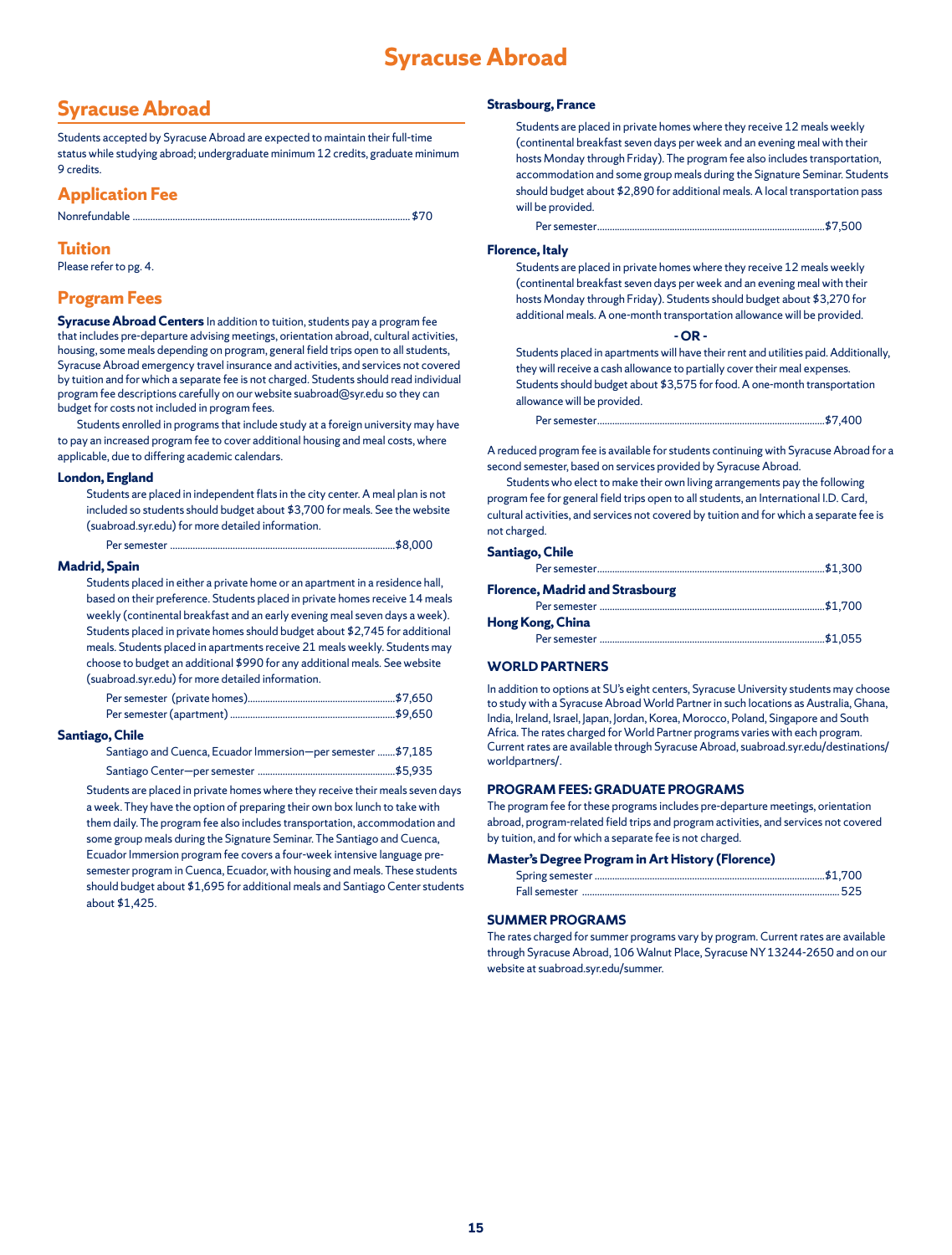## **Syracuse Abroad**

## **Course Fees**

Courses which carry a fee are indicated in the course descriptions on the Syracuse Abroad website, *suabroad.syr.edu*. Fees are updated each semester and a listing is sent to admitted students before departure abroad.

### **Syracuse Abroad Audit Policy: Summer Programs**

Although undergraduate, graduate, and nonmatriculated students may audit Syracuse Abroad summer courses, except internships and independent studies, with prior written approval from Syracuse Abroad, they will be charged the full undergraduate tuition rate for Syracuse Abroad summer courses.

## **Advance Payment Policy**

A nonrefundable advance payment of \$575 for fall and spring semesters is due within 10 days of receiving the acceptance letter in order to guarantee placement in the program. Students who withdraw from the program forfeit the advance payment.

A nonrefundable advance payment of \$575, for the summer program, is due within 10 days of receiving the acceptance letter in order to guarantee placement in the program. Students who withdraw from the program forfeit the advance payment.

## **Schedule of Payments**

Payment of tuition and program fee must be made in full prior to departure. The fall semester payment is due in full by July 17; spring semester payment is due in full by Nov. 27. Students will not be able to participate in the Syracuse Abroad program unless they have paid in full or have made all the required payments on the Monthly Payment Plan. Students desiring to use the Monthly Payment Plan are encouraged to sign up as soon as possible to realize the maximum number of months over which to pay the balance due.

Late applicants who are accepted after July 17 for the fall semester or Nov. 27 for the spring semester must make payment in full upon receipt of the acceptance letter; otherwise students will not be able to register.

## **Syracuse Abroad Refund Policy-Financial Deadline for Course/Credit Changes**

Refunds will be made only in Syracuse. No portion of tuition or program fee refunds will be made abroad. Requests for refunds must be submitted in writing to Syracuse Abroad in Syracuse. Students billed by their home universities should contact their Bursar's Office concerning refunds. Syracuse University refund policies may not apply to non-Syracuse University Students.

| <b>TIME PERIOD</b>                                                           | <b>TUITION</b>                                                                                                                                                                                                                                                                                                                                                                                                       | <b>COURSE FEE</b>                                      |
|------------------------------------------------------------------------------|----------------------------------------------------------------------------------------------------------------------------------------------------------------------------------------------------------------------------------------------------------------------------------------------------------------------------------------------------------------------------------------------------------------------|--------------------------------------------------------|
| <b>CHANGE OF STATUS</b><br>BY THE APPLICABLE<br><b>FINANCIAL DEADLINE</b>    | For a change from full-time <sup>1</sup> to part-time <sup>2</sup> status: tuition is recalculated at \$2,206 or \$2,363 per<br>credit and the difference between the full-time tuition charge and the part-time per-credit tuition<br>charge is refunded. For a reduction of credits to within the allowable full-time maximum: <sup>3</sup> the<br>corresponding additional per-credit tuition charge is refunded. | Uncommitted and<br>unexpended course fees<br>refunded. |
| <b>CHANGE OF STATUS</b><br>AFTER THE APPLICABLE<br><b>FINANCIAL DEADLINE</b> | No refund of any portion of the full-time tuition charge for a change to part-time status, or any extra<br>tuition charges for registered credits above the allowable full-time maximum.                                                                                                                                                                                                                             | No refund.                                             |

<sup>1</sup> Full-time status requires registration for 12 or more credits.

<sup>2</sup> Part-time status requires registration for fewer than 12 credits.

<sup>3</sup>The allowable full-time maximum is 19 credits.

## **Syracuse Abroad Refund Policy for Students Who Withdraw or Change Status**

Refunds will be made only in Syracuse. No portion of tuition or program fee refunds will be made abroad. Requests must be submitted in writing to Syracuse Abroad in Syracuse. Students billed by their home universities should contact their Bursar's Office concerning refunds. Syracuse University refund policies may not apply to non-Syracuse students. Status change refers to change in program location or type, travel option, orientation, and housing and meal option.

| <b>STUDENT WITHDRAWS</b>                                                                                | <b>TUITION</b>                                                                                                                                                                                                                                                                                                                                                                   | <b>PROGRAM FEE</b>                                                                                         | <b>COURSE FEE*</b>                                        |
|---------------------------------------------------------------------------------------------------------|----------------------------------------------------------------------------------------------------------------------------------------------------------------------------------------------------------------------------------------------------------------------------------------------------------------------------------------------------------------------------------|------------------------------------------------------------------------------------------------------------|-----------------------------------------------------------|
| Prior to departure                                                                                      | All tuition refunded except \$575 nonrefundable advance<br>payment. For World Partner programs, tuition is refunded in<br>accordance with the refund policy of the host institution.                                                                                                                                                                                             | Uncommitted and unexpended<br>program fees refunded.                                                       | All course fees                                           |
| Between day of arrival through 5<br>p.m. on the day that marks the end<br>of the financial drop period: | All unearned tuition refunded except \$575 non-refundable<br>advance payment or a \$100 administrative fee. For World<br>Partner programs, the tuition is refunded in accordance with<br>the refund policy of the host institution.                                                                                                                                              | Uncommitted and unexpended<br>program fees for room and<br>board expenses only will be<br>refunded at 50%. | Uncommitted<br>and unexpended<br>course fees<br>refunded. |
| After the financial drop period                                                                         | Except for the World Partner programs-where tuition is<br>refunded in accordance with the refund policy of the host<br>institution. Syracuse Abroad students who withdraw or<br>change status will be entitled to a refund of unearned tuition<br>calculated the same basis used by Main Campus. Please refer<br>to page 19 of the Tuition, Fees, and Related Policies Bulletin. | No refund will be made for<br>Syracuse University-arranged<br>housing.                                     | Uncommitted<br>and unexpended<br>course fees<br>refunded. |

\* Course fees are nonrefundable except for an excused absence due to documented health reasons OR a class or class-related field trip scheduling conflict. In these cases, only uncommitted and unexpended course fees will be refunded.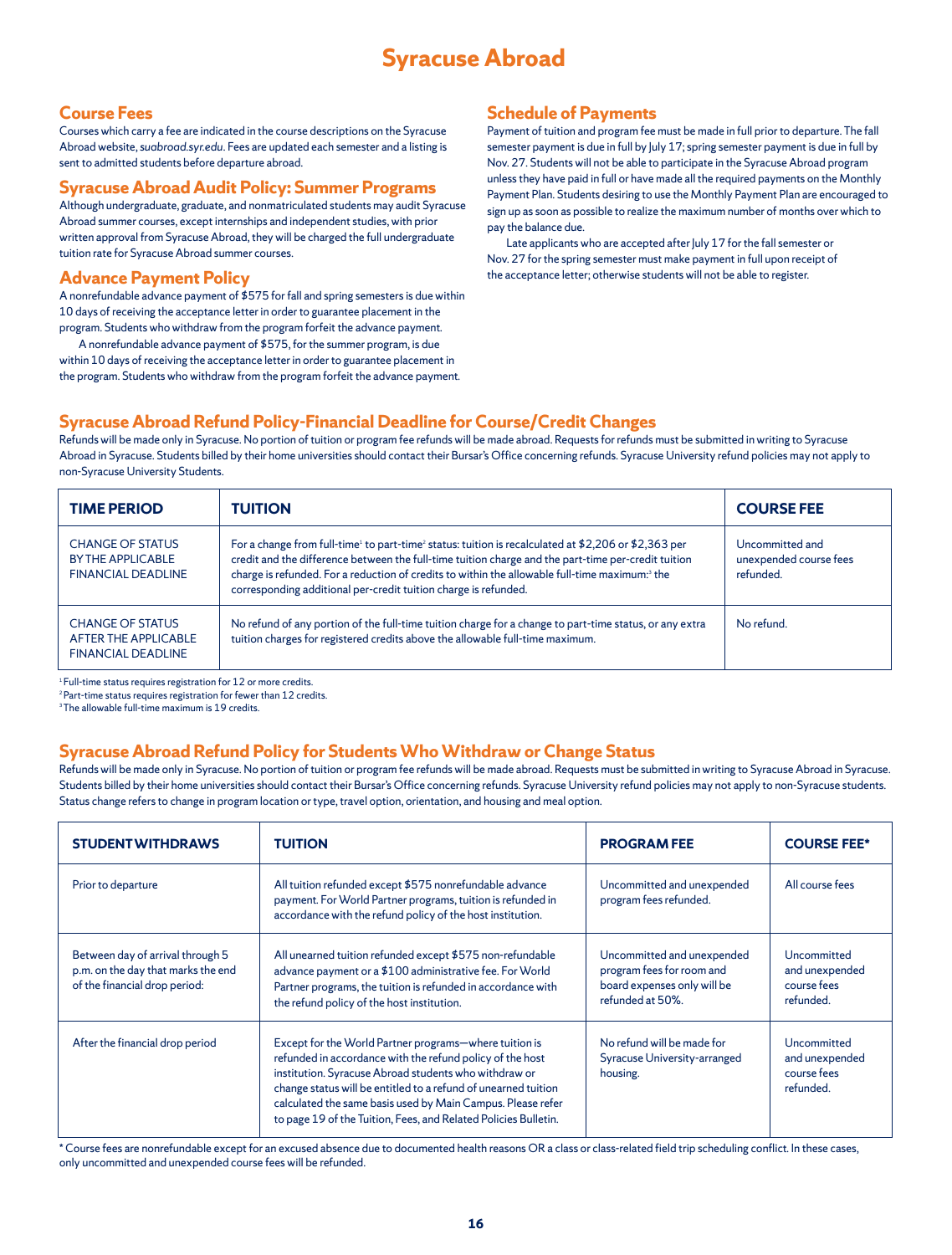## **Syracuse Abroad**

## **Syracuse Abroad Refund Policy When Syracuse University Ends Program**

Refunds will be made only in Syracuse. No portion of tuition or program fee refunds will be made abroad. Requests must be submitted in writing to Syracuse Abroad in Syracuse. Students billed by their home universities should contact their Bursar's Office concerning refunds. Syracuse University refund policies may not apply to non-Syracuse University Students.

| <b>SYRACUSE UNIVERSITY</b>                                                  | <b>TUITION</b>                                                                                                                                                                                                                                                                                                                                                                                                                                                                                                                                                                                            | <b>PROGRAM FEE</b>                                                                               | <b>COURSE FEE*</b>                                  |
|-----------------------------------------------------------------------------|-----------------------------------------------------------------------------------------------------------------------------------------------------------------------------------------------------------------------------------------------------------------------------------------------------------------------------------------------------------------------------------------------------------------------------------------------------------------------------------------------------------------------------------------------------------------------------------------------------------|--------------------------------------------------------------------------------------------------|-----------------------------------------------------|
| <b>ENDS PROGRAM</b>                                                         |                                                                                                                                                                                                                                                                                                                                                                                                                                                                                                                                                                                                           |                                                                                                  |                                                     |
| Syracuse University ends program<br>prior to the beginning of the semester: | All tuition refunded. For World                                                                                                                                                                                                                                                                                                                                                                                                                                                                                                                                                                           | Uncommitted and unexpended<br>program fees for room and board<br>expenses only will be refunded. | Uncommitted and unexpended                          |
|                                                                             | Partner programs, tuition is refunded in<br>accordance with the refund policy of the<br>host institution.                                                                                                                                                                                                                                                                                                                                                                                                                                                                                                 |                                                                                                  | course fees refunded.                               |
| Syracuse University ends program<br>prior to the end of the semester:       | Depending on when the program is<br>closed, the University will determine<br>whether students may complete courses<br>and receive no tuition refund for the<br>completed courses, or receive a refund<br>of tuition and earn no credit.<br>In cases where the University<br>determines that certain courses cannot<br>be completed abroad or at home,<br>students will receive a prorated refund<br>for uncompleted courses based on<br>the number of credit hours for which<br>the student was registered. For World<br>Partner programs, tuition is refunded in<br>accordance with the refund policy of | Uncommitted and unexpended<br>program fees for room and board<br>expenses only will be refunded. | Uncommitted and unexpended<br>course fees refunded. |
|                                                                             | the host institution.                                                                                                                                                                                                                                                                                                                                                                                                                                                                                                                                                                                     |                                                                                                  |                                                     |

## **Syracuse Abroad Summer and Short Term Program Refund Policy For Students Who Withdraw**

Refunds will be made only in Syracuse. No portion of tuition or program fee refunds will be made abroad. Requests must be submitted in writing to Syracuse Abroad in Syracuse. Students billed by their home universities should contact their Bursar's Office concerning refunds. Syracuse University refund policies may not apply to non-Syracuse University Students.

| <b>STUDENT WITHDRAWS</b>                   | <b>TUITION</b>                                                                                          | <b>PROGRAM FEE</b>                                                                                       | <b>COURSE FEE*</b>                                  |
|--------------------------------------------|---------------------------------------------------------------------------------------------------------|----------------------------------------------------------------------------------------------------------|-----------------------------------------------------|
| Prior to departure:                        | All tuition refunded except \$575 non-<br>refundable advance payment and a<br>\$100 administrative fee. | No program fees will be refunded if<br>withdrawal is 14 days or less before the<br>start of the program. | Uncommitted and unexpended<br>course fees refunded. |
| From the day the program begins<br>onward: | No tuition refunded. Tuition refund<br>applies to Syracuse Abroad Summer only.                          | No program fees are refunded.                                                                            | Uncommitted and unexpended<br>course fees refunded. |

## **Syracuse Abroad Summer and Short Term Program Refund Policy When Syracuse University Ends Program**

Refunds will be made only in Syracuse. No portion of tuition or program fee refunds will be made abroad. Requests must be submitted in writing to Syracuse Abroad in Syracuse. Students billed by their home universities should contact their Bursar's Office concerning refunds. Syracuse University refund policies may not apply to non-Syracuse University Students.

| <b>SYRACUSE UNIVERSITY</b><br><b>ENDS PROGRAM</b> | <b>TUITION</b>                                                                                                                                                                                                                                                                                                  | <b>PROGRAM FEE</b>                                                                               | <b>COURSE FEE*</b>                                  |
|---------------------------------------------------|-----------------------------------------------------------------------------------------------------------------------------------------------------------------------------------------------------------------------------------------------------------------------------------------------------------------|--------------------------------------------------------------------------------------------------|-----------------------------------------------------|
| Prior to the beginning of the Summer<br>Program   | All tuition refunded, including \$575<br>advance payment.                                                                                                                                                                                                                                                       | Uncommitted and unexpended<br>program fees refunded.                                             | Uncommitted and unexpended<br>course fees refunded. |
| Prior to the ending date:                         | Tuition refunded if the University<br>determines that the course or courses<br>cannot be completed abroad. If student<br>completes a course before the University<br>ended the program or at home, they will<br>be charged for the credits earned. Tuition<br>refund applies to Syracuse Abroad<br>Summer only. | Uncommitted and unexpended<br>program fees for room and board<br>expenses only will be refunded. | Uncommitted and unexpended<br>course fees refunded. |

\* Course fees are nonrefundable except for an excused absence due to documented health reasons OR a class or class-related field trip scheduling conflict. In these cases, only uncommitted and unexpended course fees will be refunded.

<sup>1.</sup> Students with written requests to be registered for an Syracuse Abroad summer internship or independent study that is not part of the program curriculum, will be charged the full tuition. Students are not eligible for a refund for these credits if they drop the internship or independent study after 5:00 p.m. on the first day of the program.

<sup>\*\*</sup> Students participating in short term programs are not charged additional tuition for the study abroad experience.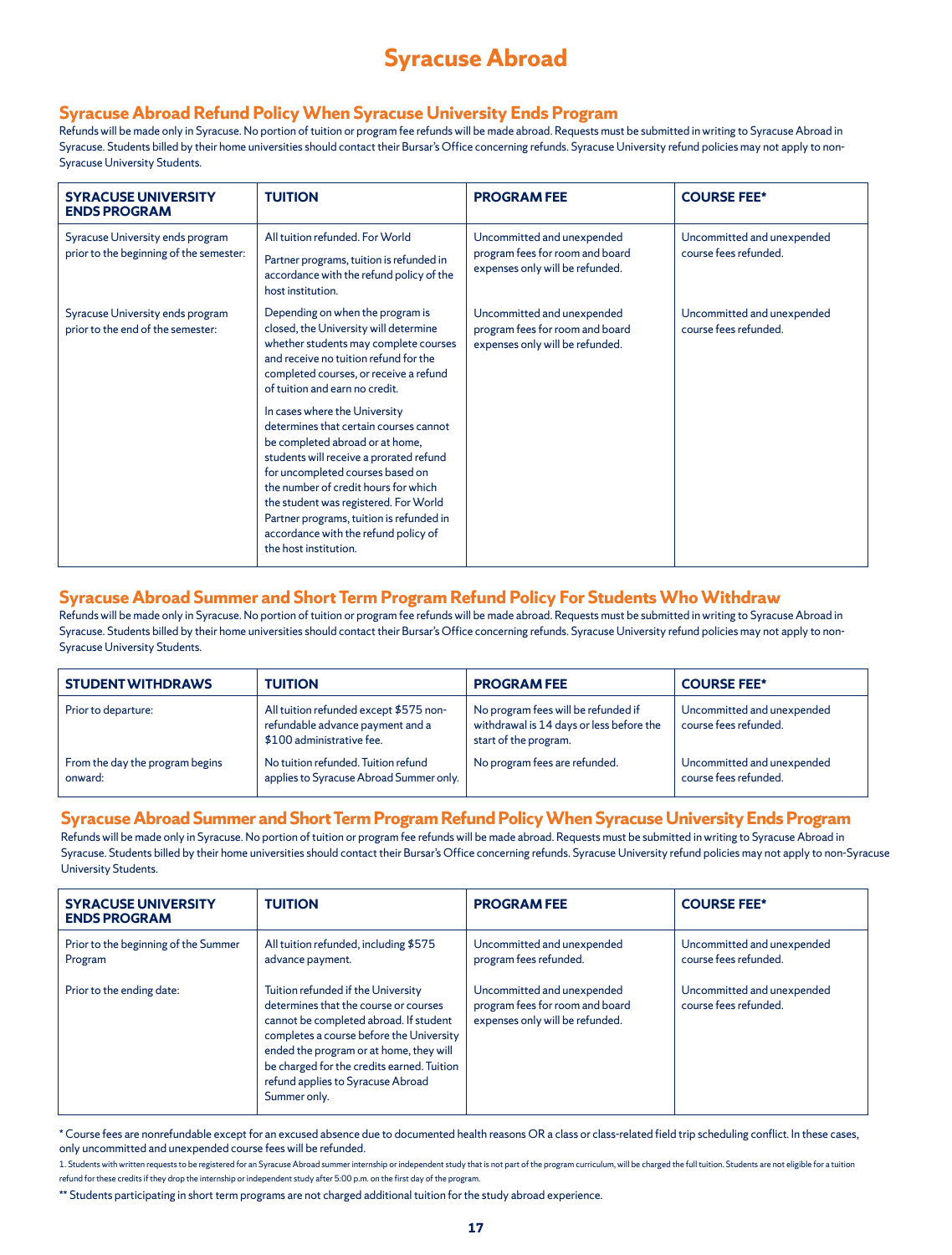## <span id="page-18-0"></span>**Tuition Assistance/Remitted Tuition/Syracuse University Tuition Waiver Program**

## **New York State Tuition Assistance Program**

Tuition Assistance Program aid is calculated and awarded based on student income and, if applicable, parental or spousal income, as reported on New York State income tax returns.

Upon completing a financial aid application (FAFSA), available at studentaid.gov, a direct link to the New York State Tuition Assistance Program (TAP) application is automatically available. Higher Education Services Corporation will mail a request for information to the student if any further information is required. The student must complete the request for information for determination of a TAP award.

A student may receive a New York State TAP grant, provided he or she meets the following:

- (1) is a resident of New York State for one year immediately preceding the term for which aid is requested and has established permanent residence;
- (2) is a citizen of the United States or permanent resident alien or a paroled refugee;
- (3) is a matriculated full-time student (12 credit hours or more per state requirement) in an approved program of study (courses taken for audit and certain credit courses that are being repeated may not count toward full-time eligibility for TAP certification);
- (4) meets program pursuit requirements and maintains satisfactory academic progress. For further details, view the "Policies" section of the Office of Financial Aid and Scholarship Program's website, financialaid.syr.edu/policies.
- (5) after receiving four semesters of TAP aid, undergraduates must have a cumulative C (2.0) average to receive the fifth and subsequent payments of TAP;
- (6) has officially declared a major/program of study prior to the first day of classes of the junior year (junior status is defined as having earned 60 credits);
- (7) does not exceed the New York State net taxable income eligibility guidelines.
- (8) effective for the 2007-08 academic year and thereafter, TAP is available for students attending SUNY, CUNY and not-for-profit independent degree-granting colleges on a part-time basis. To be eligible for Part-time TAP, you must have been a first-time freshman in the 2006-07 academic year or thereafter, have earned 12 credits or more in each of two consecutive semesters, and maintain a "C" average.

Tuition assistance funds may be used only toward tuition. Students who are New York State residents and are recipients of the SU Tuition Waiver Program are required to apply for TAP awards. These students may use TAP funds to pay any additional tuition charges incurred that are not covered by their tuition scholarship. Applicants for the SU Tuition Waiver Program are required to apply in a timely fashion for a New York State TAP award each year benefits are being used. An exemption from the New York State TAP award is available if certain income or residency requirements are satisfied. For more information on the New York State Tap award exemption filing process, please contact the University's Bursar Office New York State Awards Coordinator at 315.443.5346. Failure to apply for a New York State TAP award or satisfy the exemption requirements will result in a \$1,000 reduction of the waiver (\$500 each semester). All New York State awards and minimum award amounts are subject to change or elimination pending New York State legislation.

The New York State Higher Education Services Corporation also administers various scholarship and fellowship programs for undergraduates and graduates. The eligibility requirements for these programs are the same as for TAP grants, with the exception of income limitations. These programs may also have unique requirements that must be met.

Additional information is available at the Syracuse University Bursar Operations Office, 119 Bowne Hall, or contact New York State Higher Education Services Corporation, 99 Washington Avenue, Albany NY 12255; by phone at 1.888.697.4372; or by visiting their website at hesc.ny.gov.

## **Remitted Tuition Benefits**

## **Eligibility**

The awarding of Remitted Tuition is administered by the Office of Human Resources. Remitted Tuition provides credit hours for eligible employees/retirees and their spouses/same sex domestic partners for undergraduate and graduate study at Syracuse University or University College. Employees using Remitted Tuition benefits for themselves receive a full tuition waiver. Employees' spouses or same-sex domestic partners who receive benefits transferred from an employee will receive a tuition waiver of 85 percent. For more information on tuition credit use, availability and expiration, please view the Human Resources website: http://humanresources.syr. edu/benefits/tuition-benefits-overview/remitted-tuition-benefits/ or contact the Office of Human Resources at 315.443.4042.

### **Remitted Tuition Taxation**

Below you will find the current tax rules relating to a remitted tuition benefit (RTB). As with all tax rules, these are subject to change by the U.S. Congress. In the event that the tax rules change, the new rules will be posted on the Comptroller's website at http:// comptroller.syr.edu when they become available from the Internal Revenue Service.

RTB used by an eligible University employee for qualifying graduate-level courses is tax free up to \$5,250 per calendar year. (This tax free treatment assumes the applicable requirements of the Syracuse University Educational Assistance Plan have been satisfied.)

RTB used by an eligible employee for graduate-level courses in excess of the annual \$5,250 limit is generally taxable to the employee, and subject to tax withholding by the University at the time the benefit is used. Internal Revenue Service regulations and applicable court decisions set forth circumstances under which graduate-level courses in excess of the annual \$5,250 limit taken by eligible employees using RTB may be non-taxable.

RTB used by the spouse of an eligible University employee for graduate-level courses generally is taxable to the employee, and subject to tax withholding at the time the benefit is used.

RTB used by an eligible University employee or the spouse of an eligible University employee for undergraduate courses generally is tax free.

RTB used by the same-sex domestic partner of a University employee for undergraduate and/or graduate level courses generally is taxable to the employee, and subject to tax withholding at the time the benefit is used.

For questions relating to the taxation of RTB, contact the Payroll Office at 315.443.4042, extension 2.

### **Cooperating Agencies**

Cooperating agencies that provide field instruction for Syracuse University students receive tuition credits. Each agency authorizes those individuals who are eligible to use tuition credits in accordance with the agency's contractual agreement with the University.

Tuition credits are not available for use until the semester following the term in which field instruction was provided and may not be applied retroactively to tuition charges incurred during a previous semester. Unused credits are forfeited if not used before or during the semester of expiration.

Outside agency tuition credits may be used in conjunction with any benefits that an individual may be eligible for as a spouse of a University employee.

Determination of taxability, as well as any actual tax withholding, is the responsibility of the agency that authorizes the use of tuition credits.

NOTE: Individuals using Outside Agency tuition credits should have their agencies submit the appropriate authorization forms to Special Programs, Bursar Office, at least two weeks prior to registration.

SUNY ESF, Hendricks Chapel, ROTC, and cooperating agencies must contact the Bursar Operations Office at 315.443.5115 for assistance with the use of outside agency credits.

TUITION ASSISTANCE used by Syracuse University campus employees of ROTC and of Hendricks Chapel (who are not otherwise benefits eligible employees of Syracuse University) for undergraduate or graduate level courses is taxable income to the employee of ROTC and of Hendricks Chapel. The value of the RTB will be reported by Syracuse University on Form 1099 to the IRS and to employees of ROTC and of Hendricks Chapel who use it.

NOTE: The University at its discretion may prohibit the use of cooperating agencies credits for certain courses and programs.

### **Refunds**

If a student drops a course by the financial drop deadline during the fall or spring semester (for summer refer to financial deadline dates on page 3) and has no tuition liability, the remitted tuition benefit or tuition credit for that course will be restored.

## **SU Tuition Waiver Program**

### **Eligibility**

The awarding of the SU Tuition Waiver Program is administered by the Office of Human Resources. It is important to note that the tuition waiver is not automatically activated with a student's acceptance to the University by the Office of Admissions. For more information on the SU Tuition Waiver Program, please view the Human Resources website, http://humanresources.syr.edu/benefits/tuition-benefitsoverview/ dependent/ or contact the Office of Human Resources at 315.443.4042.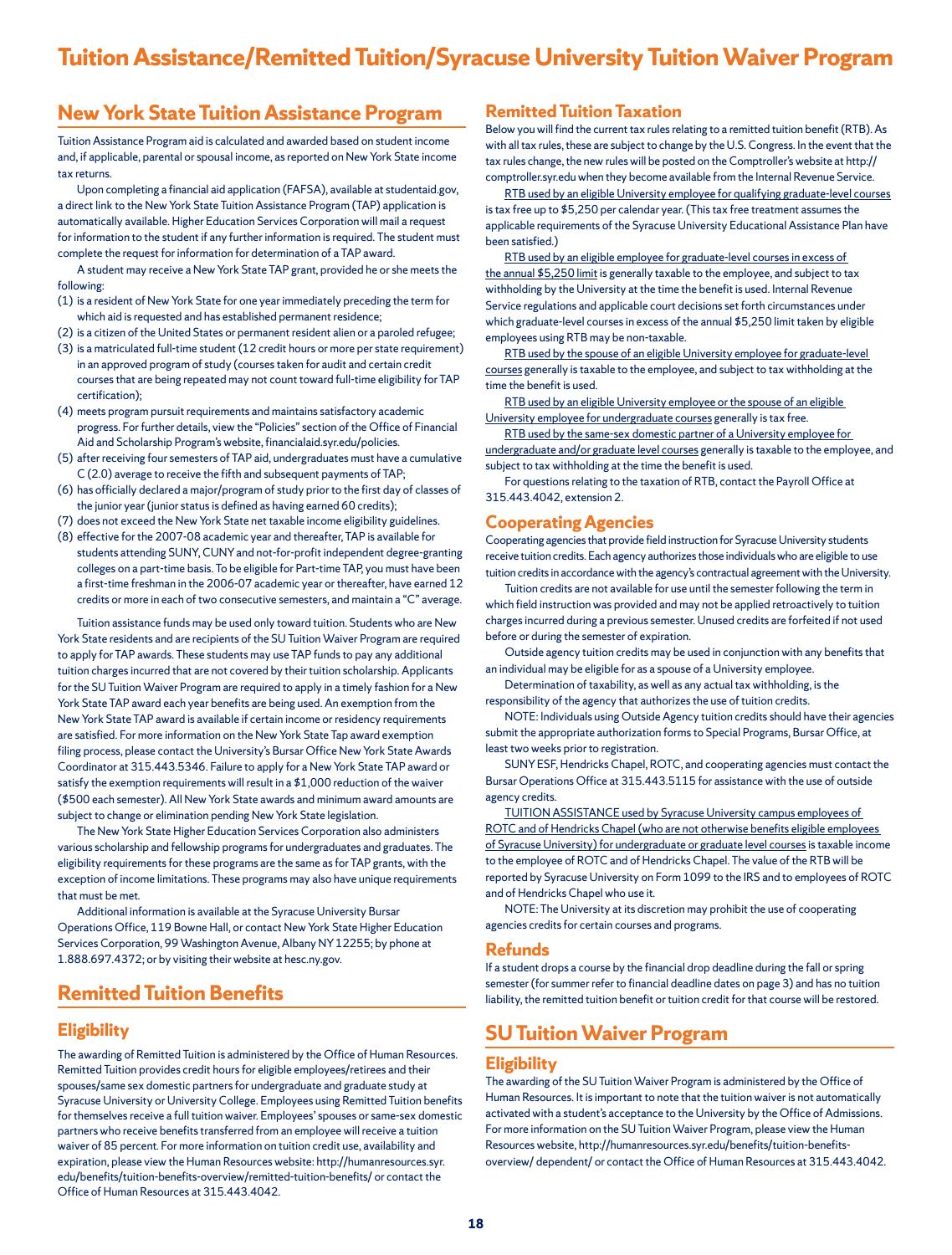## **Refund Policies**

## <span id="page-19-0"></span>**Refund Policies**

### **General Criteria for Main Campus students**

Students can request a refund resulting from an overpayment by submitting a request via MySlice.syr.edu. Refunds are available by Direct Deposit, pick up at Cash Operations or mail.

Direct deposit is a safe, secure way to receive your refund. It eliminates waiting for your check or any issues with cashing your check. By enrolling in direct deposit (in MySlice), your refund is electronically transferred into your U.S. based checking or savings account. Choosing direct deposit gives you the most secure and most convenient access to your funds. All tuition refunds for withdrawing students are determined by Bursar Operations based on the date of the withdrawal or leave of absence using either our established policies or the federal regulations governing such matters, depending on which policy is to the student's advantage.

The University may exercise the right of offset, meaning that a refund could be subject to adjustment if necessary to ensure University obligations are satisfied.

Students may elect to have excess funds remain on their accounts, understanding that any interest earned on these funds will be retained by the University to be used in its general operation. Students may at any time cancel such a request and receive a refund of excess funds.

LEAVE OF ABSENCE AND WITHDRAWALS FROM THE UNIVERSITY

Any student, prior to the 60 percent point in time in the period of enrollment, who withdraws, drops out, or is suspended or expelled from the institution, or otherwise fails to complete the program on or after his or her first day of classes, will be entitled to a refund of tuition, fees, and other similar charges for attendance calculated on the following basis:

- (1) 100 percent of tuition, fees, and other similar charges less an administrative fee of \$100 will be refunded if the separation from the University occurred on the last day of the financial drop period. 73 percent of tuition, fees, and other similar charges will be refunded if the separation occurs on the day that marks the end of 27 percent of the enrollment period; 66 percent of tuition, fees, and other similar charges will be refunded if the separation occurs on the day that marks the end of 34 percent of the enrollment period; 60 percent of tuition, fees, and other similar charges will be refunded if the separation occurs on the day that marks the end of 40 percent of the enrollment period; 53 percent of tuition, fees, and other similar charges will be refunded if the separation occurs on the day that marks the end of 47 percent of the enrollment period; 46 percent of tuition, fees, and other similar charges will be refunded if separation occurs on the day that marks the end of 54 percent of the enrollment period; 40 percent of tuition, fees, and other similar charges will be refunded if separation occurs on the day that marks the end of 60 percent of the enrollment period.
- (2) Students who are withdrawn from the University for academic reasons may be eligible for a tuition refund based on the date of the withdraw using the percentages above.
- (3) A personal leave of absence/withdrawal must be initiated through the Dean's Office of a student's home school/college.
- (4) A medical leave/medical withdrawal may be initiated through the home school/ college or the Dean of Students Office. If a medical leave/withdrawal is initiated through the home school/college, students must also contact Dean of Students Office in order to complete the request. In order to qualify for the special refund consideration for tuition only that we extend under these circumstances, students must submit supporting medical documentation within 30 days of when the request is initiated. Otherwise, standard University policies will apply. Medical refunds, excluding the administrative fee of \$100, will be based on the date that the leave is requested by the student and will be prorated using the total number of class days in the period of enrollment as the base number for the daily calculation.
- (5) Students who have submitted documentation indicating they have been called to active duty by any of the United States Armed Forces may request a tuition refund and prorated refund of housing and meal plan charges covering the semester for which they are enrolled.

For all financial questions regarding leaves/withdrawals we suggest contacting the Bursar's office at 315.443.2444 or by e-mail at bursar@syr.edu.

Syracuse University recognizes that students may experience extenuating circumstances which lead to financial hardship as a result of a (medical) leave of absence ((M)LOA) or withdrawal (WD) submitted after the Financial Deadline. In these cases, students may wish to request a review of their circumstances to determine if financial reimbursement or adjustment is appropriate and/or possible. The Protocol for Appeal of Financial Consideration is designed to promote a comprehensive and consistent response to these requests by units within the University. A Financial Adjustment committee including designees from Registrar, Bursar, Financial Aid, Treasurer, Dean of Students Office, and Academic Affairs will review appropriate requests referred for financial consideration.

Requests that are appropriate for referral to committee must prove extreme and/or extenuating circumstances as to why the action was not taken prior to the Financial Deadline, which may include but are not limited to: death of a parent, medical incapacitation at time of deadline, crime victim, sexual assault, etc. Students must also provide explanation as to the financial impact of these circumstances. The reason for the request must be substantiated by supporting documentation that will be submitted to and reviewed by the Dean of Students Office.

Online students taking a leave of absence or withdrawing from the University are not entitled to a refund of tuition and fees after the financial drop deadline for each semester or online session. In addition, online students who drop a course after the financial drop deadline for that course, are not entitled to a refund of the course under the tuition refund petition.

Tuition refund policies at SUNY ESF do not follow the same schedule as mentioned above. Please see the SUNY ESF handbook, your original bill, or contact the ESF bursar's office for the SUNY refund policy.

#### **University College**

Any University College student who takes an official leave of absence, withdraws, or is suspended from the University, may be entitled to a refund of tuition, fees, and similar charges for attendance, based on the effective day of the leave of absence or withdrawal form.

### **Adjustments to Federal Financial Aid**

Federal financial aid (Title IV funds) for students who withdraw from the University before the semester ends is adjusted according to Department of Education policy. Title IV funds include the Federal Direct Student, Parent and Graduate PLUS loans, FSEOG, Federal Pell Grant, and TEACH Grants.

Title IV aid received is based on the number of days students are enrolled for the semester. During the first 60 percent of the semester, students may receive Title IV aid in proportion to the length of time they are enrolled. A student who withdraws before the 60-percent point may have their Title IV aid reduced. Students who remain enrolled beyond the 60-percent point and are charged full tuition may receive all Title IV aid for the semester.

### **Adjustments to Institutional Scholarships and Grants**

Syracuse University scholarships and grants are awarded according to institutional policy. Students who withdraw before the semester ends may either lose their institutional scholarships and grants or have their institutional aid prorated.

Scholarships and grants are awarded on the basis of full-time enrollment for the full semester.

### **Refund and Withdrawal/Leave of Absence**

In the event that a student takes a leave of absence or withdraw from the University, the student's account may be subject to proration or removal of your financial aid for that term. If the student received a refund based on this funding, any subsequent financial aid adjustments resulting from a withdrawal or leave may result in a balance due on the student's bursar account, which will be due immediately upon departure from the University. Any questions may be directed to the Financial Aid Office at 315.443.1513, or the Bursar's Office at Bursar@syr.edu or 315.443.2444.

### **Residence Refunds**

### **For continuing students no longer using the service with the permission of the University.**

- (1) All residence refunds must be authorized for Bursar Operations by the Housing, Meal Plan, and I.D. Card Service Center.
- (2) The conditions of occupancy are defined in the *Terms and Conditions of Student Housing*. The occupancy term for single student housing is for the academic year (two semesters—fall and spring).
- (3) After students pick up their room keys, the following refund schedule is effective if a student withdraws from the University or takes a University permitted leave from housing. Documentation of the student's University permission or withdrawal from the University must be furnished to the Housing, Meal Plan, and I.D. Card Service Center at the time of cancellation.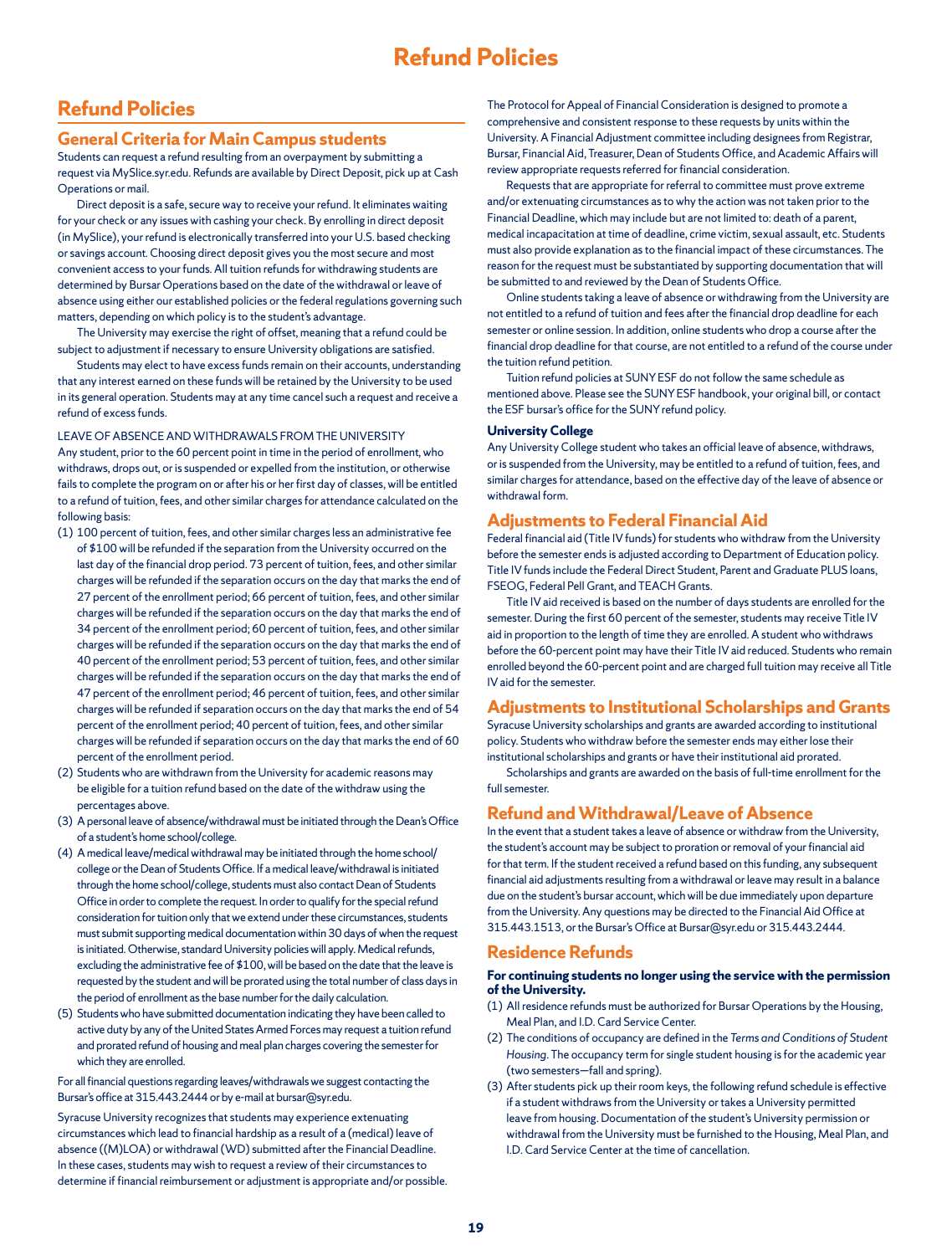## **Refund Policies/Penalties**

<span id="page-20-0"></span>

| (exclusive of a \$450 late cancellation charge) |  |  |  |  |
|-------------------------------------------------|--|--|--|--|
|                                                 |  |  |  |  |
|                                                 |  |  |  |  |
|                                                 |  |  |  |  |
|                                                 |  |  |  |  |
| Week 5 and thereafter No Refund                 |  |  |  |  |

If the Housing, Meal Plan and I.D. Card Services Center is not notified by the last day of final exams in December of the student's plans to leave the University for the spring semester, there is a cancellation charge of \$450. This applies to students who graduate, participate in an off-campus academic program (e.g., semester abroad), or withdraw from the University.

Cancellation of room selection by students to reside off campus (those students not obligated to the two-year housing requirement) or to commute from home will be assessed a \$450 cancellation fee.

## **Meal Plan Refunds**

### **For continuing students no longer using the service with the permission of the University.**

- (1) All meal plan refunds must be authorized for Bursar Operations by the Housing, Meal Plan and I.D. Card Service Center.
- (2) Students who are eligible to withdraw from meal plan agreements must give five days' notice to the Housing, Meal Plan and I.D. Card Service Center. Upon approval by the Housing, Meal Plan, and I.D. Card Service Center, the student may be *eligible for a refund, excluding the amount of SUpercard used,* according to the following schedule:

| Week 5 and thereafter No Refund |  |
|---------------------------------|--|

## **Add/Drop Refund Policies**

### **FULL-TIME UNDERGRADUATE AND COLLEGE OF LAW STUDENTS Within First Three Weeks of Classes**

There will be no charges or credits for courses added or dropped within the 12 to 19 credit range. Credits added in excess of 19 will be charged on a per credit basis. Tuition for credits dropped outside the 12 to 19 credit range will be credited at 100 percent.

### **After Third Week of Classes**

Charges for courses added or dropped after the financial deadline, which is three weeks from the first day of classes, will be based on the number of credits for which a student is registered on the day of the financial deadline. Therefore:

(1) no credit will be given for credits dropped after the financial deadline;

(2) tuition will be charged for all credits added above 19 credits, regardless of the number of credits dropped.

### **Example 1**

You are registered for 20 credits. After the financial deadline has passed you decide to drop a 3-credit course. Although you are now registered for 17 credits, you are not entitled to a refund for the one credit over 19 because you dropped the course after the financial deadline.

### **Example 2**

You are registered for 18 credits. After the financial deadline for dropping courses, you drop a 2-credit course and add a three-credit course. Although you are now registered for 19 credits, you will be charged for 21 credits because you are not entitled to a refund for the 2 credits dropped after the financial deadline.

### **Example 3**

You are registered for 15 credits. After the financial deadline you add a 3-credit course. You are now registered for 18 credits; you will not be charged additional tuition because you remained within the 12 to 19 credit range.

### **GRADUATE STUDENTS**

### **Within First Three Weeks of Classes**

Tuition for credits dropped within the first three weeks of classes will be refunded at 100 percent. Charges for credits added will be at the per credit rate, which is determined by the student's college of registration and class level.

### **After Third Week of Classes**

Tuition for credits dropped after the financial deadline, which is three weeks from the first day of classes, will be charged at 100 percent. Charges for credits added will be at the per credit rate, which is determined by the student's college of registration and class level. Charges for credits added will not be offset by credits dropped.

\*\*Certain online courses and programs have their own unique drop deadlines. Please check with your program administrator for deadlines. Online students are not eligible for a refund after the financial drop deadline for each semester/course/session.

### **DROPPING A WINTERLUDE CLASS:**

Winterlude classes have unique deadlines that do not follow the published official term deadlines for Spring 2021 classes. As a Main Campus student you will have access to drop these classes online. Drop deadlines are available by consulting MySlice > My Class Schedule or Financial Deadlines after you have registered.

### **UNIVERSITY COLLEGE STUDENTS**

**(Part-time matriculated undergraduates and all nonmatriculated)**

### **Before the Financial Drop Deadline of a Course**

Tuition for credits dropped on or before the specific financial drop deadline of the class will be credited at 100 percent. Deadlines can be are located at MySlice>Finances>ViewFinancialDeadlines. Charges for credits added will be at the per credit rate.

## **After the Financial Drop Deadline**

No refunds will be given for credits dropped after the financial deadline.

### **Online Students**

No refunds will be given for credits dropped after the financial drop deadline. Please refer to MySlice.syr.edu>Finances>View student account>Financial Deadlines

### **Modifications**

Syracuse University reserves the right to update or alter all information contained in this Tuition, Fees and Related Policies Bulletin at any time. Consistent with the terms of the Financial Information Disclaimer presented at the time of class registration, students are expected to review the current bulletin prior to acknowledgment and registration. Students with any questions should use the contact information provided on the final page of this bulletin to seek clarification. In the event that any one or more of the provisions contained herein, or the application thereof in any circumstance, is held invalid, illegal or unenforceable, the validity, legality and enforceability of any such provision in every other respect and of the remaining provisions contained herein shall not be affected or impaired thereby.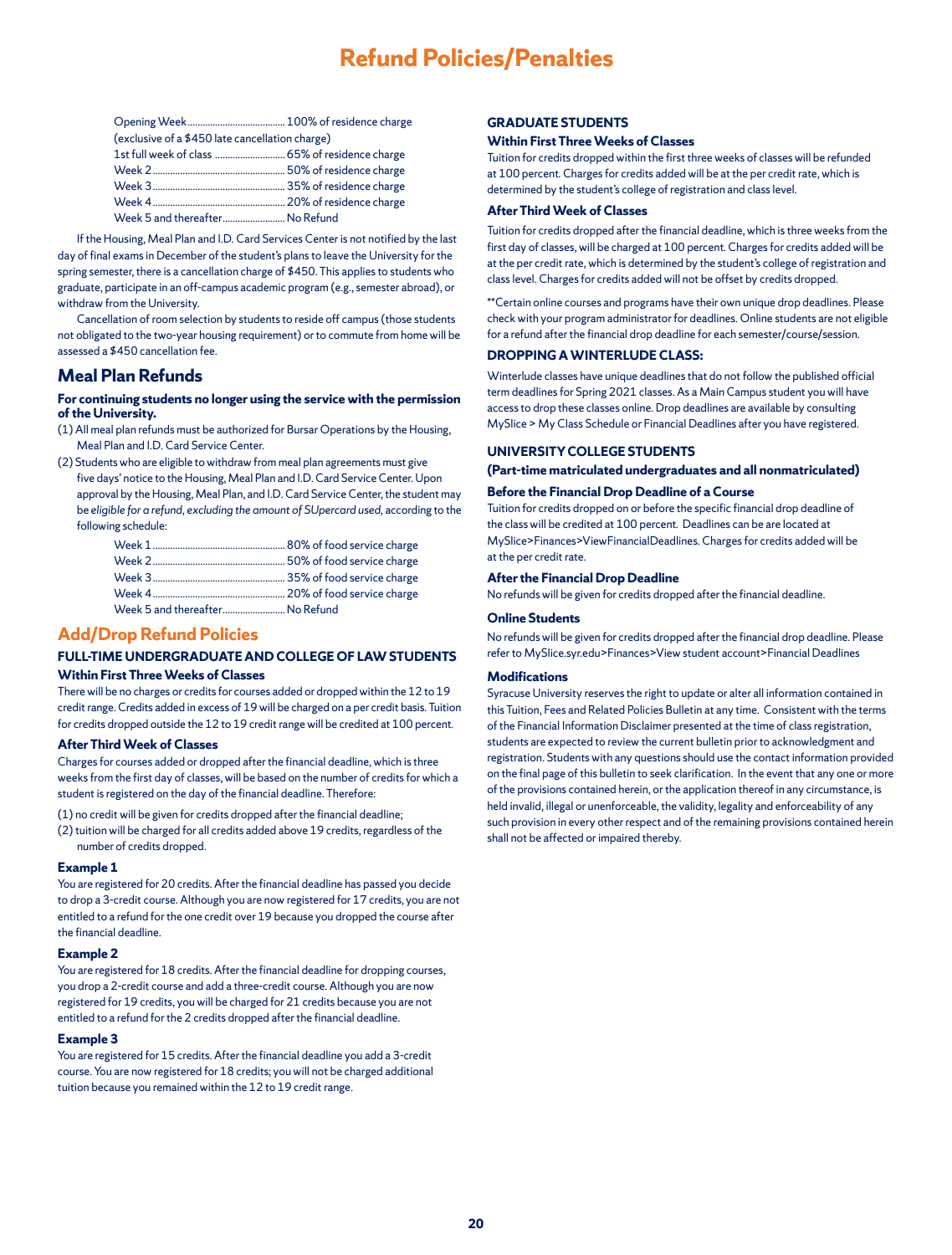## **Parking/Bookstore**

## <span id="page-21-0"></span>**Vehicles**

### **Registration and Permit Purchase**

Students must register and purchase a parking permit for the vehicle they operate on Syracuse University property. A Syracuse University permit allows only the permit holder and vehicle owner to operate the vehicle. Permits are non-transferable. It is the responsibility of the permit holder to be aware of the parking regulations and abide by them. The purchasing of a permit is deemed to be conclusive evidence that the owner accepts and agrees to abide by the rules and regulations of the Parking and Transit Services Department and Syracuse University.

### **Parking Fees**

Please go to parking.syr.edu for a full breakdown of rates and fees by location.

### **Vehicle Registration Policies**

University parking regulations are approved by the University Parking Advisory Committee, which consists of members of the University faculty, staff, administration, graduate, and undergraduate students.

- (1) Resident first year students may NOT possess or be responsible for a motor vehicle while in attendance at Syracuse University. Requests for exceptions to this regulation must be made through Parking Services, 621 Skytop Road. All requests must be made and approved by our office before the vehicle is brought to campus.
- (2) Garage permit holders may park in any available space within the garage except those which are marked as reserved.
- (3) Students who do not qualify to park in a Main Campus parking lot may park registered vehicles at the Manley Field House or Skytop commuter parking lots for a nominal fee and use the free shuttle bus service to and from campus.
- (4) Motorcycles and mopeds are permitted with a permit in certain campus areas. Motorcycles and mopeds must be registered and must be parked only in the recognized motorcycle parking areas.
- (5) A Syracuse University vehicle registration does not permit other members of the registrant's family or friends to operate the registered vehicle.
- (6) Students cannot register another student's vehicle on their permit. Permits are not transferrable.

## **Permit Refund Policies**

### **CANCELLATIONS**

Individuals may cancel their parking privileges by removing the parking permit from the vehicle and returning it to Parking Services. Unwillingness to remove the permit is not a valid reason for not surrendering it. Refunds will be authorized only upon presentation of the permit to Parking Services.

### **REFUNDS**

Refunds will be computed when permits are returned, based upon the posted rates. If an individual has an outstanding balance for violation charges, any credits will be applied to the balance before a refund is issued. No refunds under \$10 will be processed.

### **REPLACEMENT CHARGE**

There is no charge for a replacement permit when registering a replacement vehicle or changing lot designation **if the old permit is turned in.**

If an individual fails to remove the permit from a registered vehicle, or if no permit is turned in when changing lots, there is a replacement charge of \$20.

### **Charges**

Any charges and expenses incurred by the University for towing or relocating a vehicle will be charged against the registrant without regard to whether the registrant was operating the vehicle. In the case of nonregistration, the charge shall be assessed against the person who should have registered the vehicle, or, if there is more than one, all concerned will be liable for the charge.

Charges shall become effective on the day issued and are payable within a period of 14 days from the date of issuance. Payment may be made in person by cash, check, or credit card (MasterCard or VISA) at Parking Services. Payment may also be made in the form of a check mailed to Syracuse University, Parking Services, 621 Skytop Road, Syracuse NY 13244-5300. Checks must be payable to Syracuse University. The violator's copy of the ticket must be included with payment. Failure to resolve outstanding balances may result in additional charges and collection action.

Students may be held responsible for any vehicle registered to any member of their families. It is the responsibility of the students to inform members of their families of the regulations.

The University reserves the right to have the vehicle of any person physically removed (towed) from its campuses or immobilized at the driver's or registrant's expense.

Parking information is available upon request from Syracuse University, Parking Services, 621 Skytop Road, Syracuse NY 13244-5300, telephone 315.443.4652.

## **Bookstore Charge Accounts**

Matriculated Syracuse University students may open a Bookstore Charge account. • There is no annual fee.

- There is no late fee.
- 

• There is no interest charged if the Bookstore Charge account balance that is due is paid on or before the due date.

• For those who prefer to extend payments over time, an APR of 16% interest charge is applied.

• For your security, your student identification card (SU I.D.) will be encoded and used as the Bookstore Charge card.

- Bookstore Charge accounts are subject to a maximum credit limit of \$2,000.
- For those under 21 years of age, a parent or guardian must sign and date the agreement as well.

Matriculated students who wish to see the terms and conditions and/or apply for a Bookstore Charge account can read and download the Bookstore Retail Installment

Agreement at bookweb.syr.edu. Applications are also available in the Bookstore. The Bookstore additionally accepts Visa, MasterCard, American Express, Discover, SUpercard PLUS, personal checks and cash for purchases.